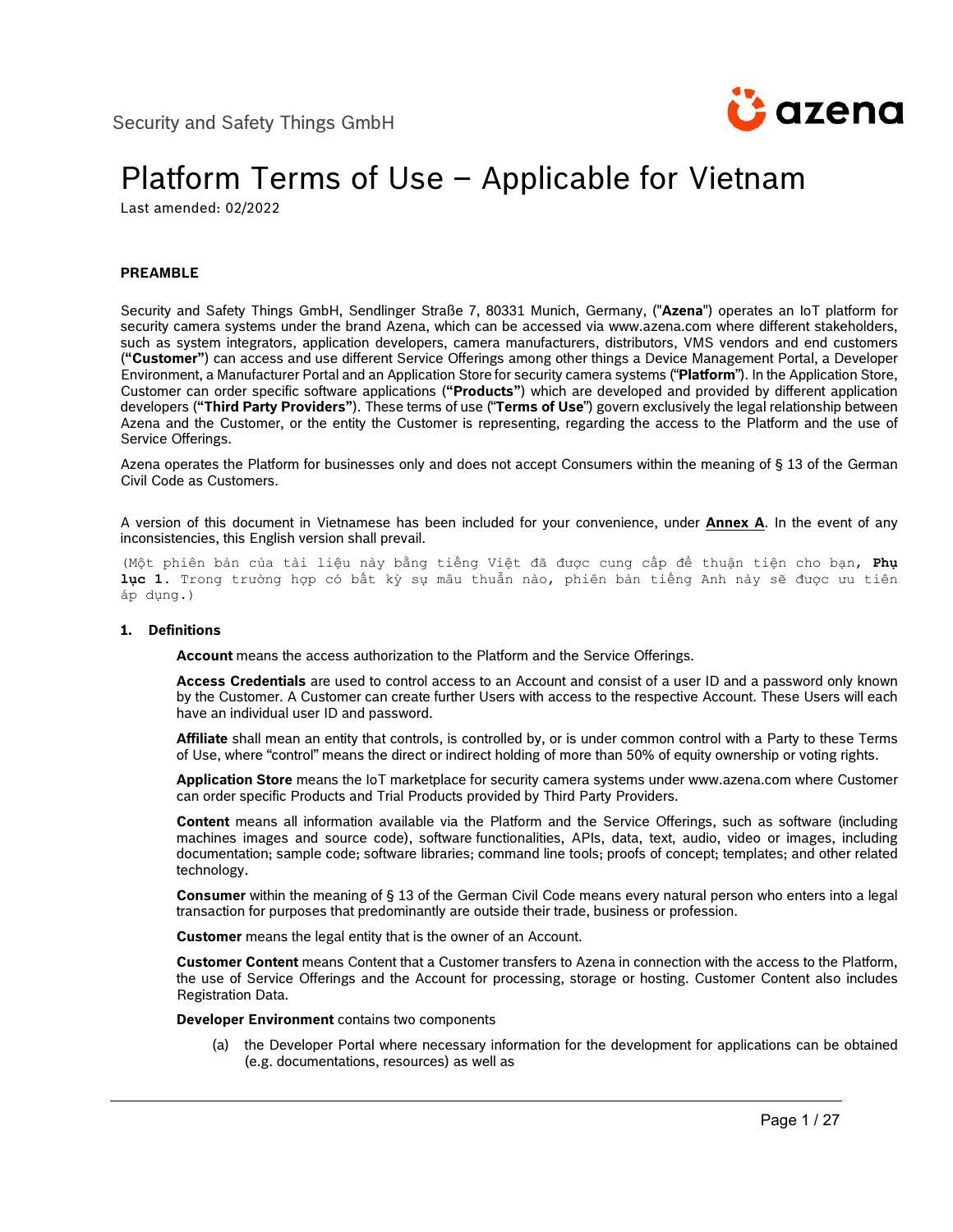(b) the Developer Console which allows uploading and managing applications listed in the Application Store.

**End User** means any individual or entity that directly or indirectly through another Customer accesses or uses Customer Content. The term "End User" does not include individuals or entities when they are accessing or using the Platform and the Service Offerings or any Content under their own Account. In this case the individual or entity is considered as a Customer.

**Device Management Portal** means the environment in which devices can be administered, supervised and operated (e.g. camera health monitoring, organizing of cameras, and management of applications).

**Listing** means the offering of a Product via the Application Store.

**Manufacturer Portal** means the environment where information about Azena's Operating System is made available. This comprises general information about the technology and requirements, version releases and other technical documentation to support the Azena Operating System onto devices.

**Ordering/ Subscription** means the agreement entered into via the Application Store regarding a specific Product.

**Platform** means the Azena Ecosystem under [www.azena.com](file://grb1fs01/commcls$/Bayer/SAST/App%20Store/Nutzungsbedingungen/Revision%20November%202021/www.azena.com)

**Product** means any software, software functionality, service or other product that is made available via the Application Store for Ordering.

**Product Fee** means the fee, if any, defined by the Third Party Provider, associated with the Ordering of a Product via the Application Store.

**Provider** means the respective provider of a Product and the contractual partner of the Customer with regard to Ordering via the Application Store.

**Service Offerings** means the services and functionalities accessible through the Platform among other things the Device Management Portal, the Developer Environment, the Manufacturer Portal, the Application Store and information, products or services provided by Azena under these Terms of Use. Service Offerings do not include Products and Third Party Content governed by separate Terms of Use.

**Support** means any helpline, professional and/or maintenance service, among other things consulting services or removal of defects.

**Supported Countries** means the listed countries under: [https://support.azena.com/hc/en-](https://support.azena.com/hc/en-us/articles/360043913854-Which-countries-are-currently-supported-)

[us/articles/360043913854-Which-countries-are-currently-supported-,](https://support.azena.com/hc/en-us/articles/360043913854-Which-countries-are-currently-supported-) where Customer can have full access to the Platform and its Service Offerings.

**Third Party Content** means Content made available to Customer by a third party other than Azena on the Platform or in conjunction with the Products. Third Party Content includes Products offered by Third Party Provider via the Application Store.

**Third Party Provider** means a third party other than Azena that provides Content on the Platform under its own name and own Account.

**Trial Products** means Products that can be tested for a Trial Period as further detailed out in Section 7.

**User** means any individual or legal entity with Access Credentials under an Account of the Customer.

#### **2. Scope of Terms of Use**

- 2.1 Azena provides access to the Platform and use of the Service Offerings exclusively on the basis of these Terms of Use.
- 2.2 Individual, representing the Customer when entering into this agreement, warrant to Azena, that they are lawfully able and have the capacity to enter into contracts (e.g. he is not a minor) and that they have legal authority, permission, resolution or power of attorney to bind the Customer. The representative further warrants, that the Customer is duly organized, validly existing and in good standing under the laws of the country in which it is organized or incorporated.
- 2.3 Any other provisions, in particular any general terms and conditions of the Customer, shall not be effective.
- 2.4 Contractual declarations and notifications to be given by the Customer after execution of an agreement (such as setting of deadlines, notification of defects, and declaration of withdrawal or reduction) must be provided in writing (e.g. email, letter) to be effective.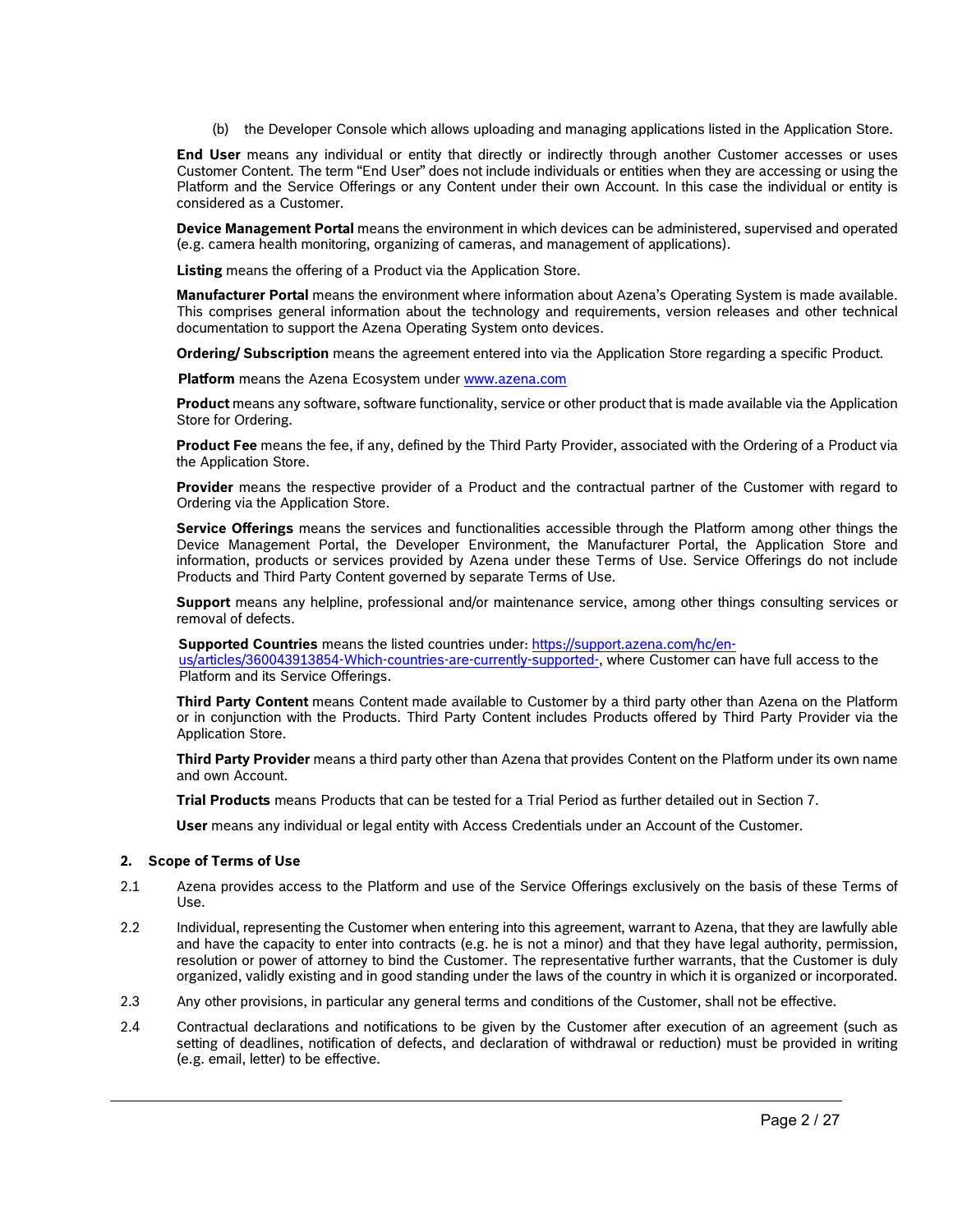- 2.5 Individual contracts concluded with the Customer (including collateral agreements, addenda and amendments) in a specific case shall without exception take precedence over these Terms of Use. A written contract or written confirmation from Azena is required for the content of such agreements to be valid.
- 2.6 Azena is entitled to commission any service from third parties (including affiliates of Azena) acting as subcontractors.
- 2.7 The Listing of Products by a Third Party Provider in the Application Store is not in the scope within these Terms of Use and requires the acceptance of the document titled Additional Conditions for Third Party Providers under https://www.azena.com/terms

## **3. Compliance with Laws and Regulations**

- 3.1 Customer may access the Platform and use the Service Offerings in accordance with these Terms of Use.
- 3.2 Customers' access to the Platform and the use of the Service Offerings must comply with all applicable laws, including copyright or trademark laws, antitrust and competition laws, export control laws, data protection laws, or other laws in any applicable jurisdiction and does not conflict with any agreement that the Customer has signed with a third party. Customer is responsible for making sure that its access to the Platform and the use of Service Offerings is in compliance with the applicable laws and regulations.
- 3.3 Customers´ access to the Platform and the use of the Service Offerings must comply with the principles of the UN Global Compact Initiative relating basically to the protection of international human rights, the right to collective bargaining, the abolition of forced labor and child labor, the elimination of discrimination when personnel is engaged and employed, the responsibility for the environment and the prevention of corruption. Further information on the UN Global Compact Initiative is available at[: https://www.unglobalcompact.org/what-is-gc/mission/principles.](https://www.unglobalcompact.org/what-is-gc/mission/principles)

## **4. Service Offerings**

- 4.1 Full access to the Platform and its Service Offerings is only available in the following Supported Countries: https://support.azena.com/hc/en-us/articles/360043913854-Which-countries-are-currently-supported-. Customer understands and agrees that any user of Costumer's product has to be located in a Supported Country, in order to register and get full access to the Platform and its Service Offerings. Without full access to the Platform and its Service Offerings, Customer can only use the Service Offerings in a limited way.
- 4.2 The access to the Platform and its Service Offerings requires a Registration (as defined in Section 5). Registration is only possible if the Customer is located in a Supported Country at the time of their Registration.
- 4.3 The Platform is a platform with various Service Offerings via which a Customer can, inter-alia, get support for the development and the publication of applications, manage their devices and deploy applications to their devices. The functionalities depend on the role under which the Customer is registered ("Developer", "Integrator" or "Device Manufacturer").
- 4.4 Third Party Content is made available to the Customer by any Third Party Provider and may be used by Customer at Customer's own choice, in particular when Ordering Products via the Application Store. Third Party Providers offer Third Party Content in their own name and on their own Account. Third Party Content may be governed by separate terms and conditions which may include separate fees and charges.
- 4.5 As far as the Platform and the Service Offerings are provided free of charge, they are provided on an "as is" basis. Therefore, there are no warranties and there is no right to access or use the Platform and the Service Offerings without interruption. Azena does not and cannot warrant that the access to the Platform and the use of Service Offerings will not be impaired by downtime, maintenance activities, further developments, updates and upgrades or malfunctions. Azena will use reasonable efforts to ensure that the Platform and the Service Offerings are as user-friendly as possible. Technical malfunctions (e.g. interruption in the electricity supply, hardware and software errors, and technical problems in the data lines) also can, however, give rise to temporary restrictions or interruptions.
- <span id="page-2-0"></span>4.6 Azena shall store and regularly back up Customer Content for the duration of these Terms of Use. The Customer is solely responsible for compliance with mandatory record retention periods for financial accounting and tax purposes.

#### **5. Account, Users and Notices**

5.1 In order to access the Platform and use the Service Offerings Customer must provide certain information required by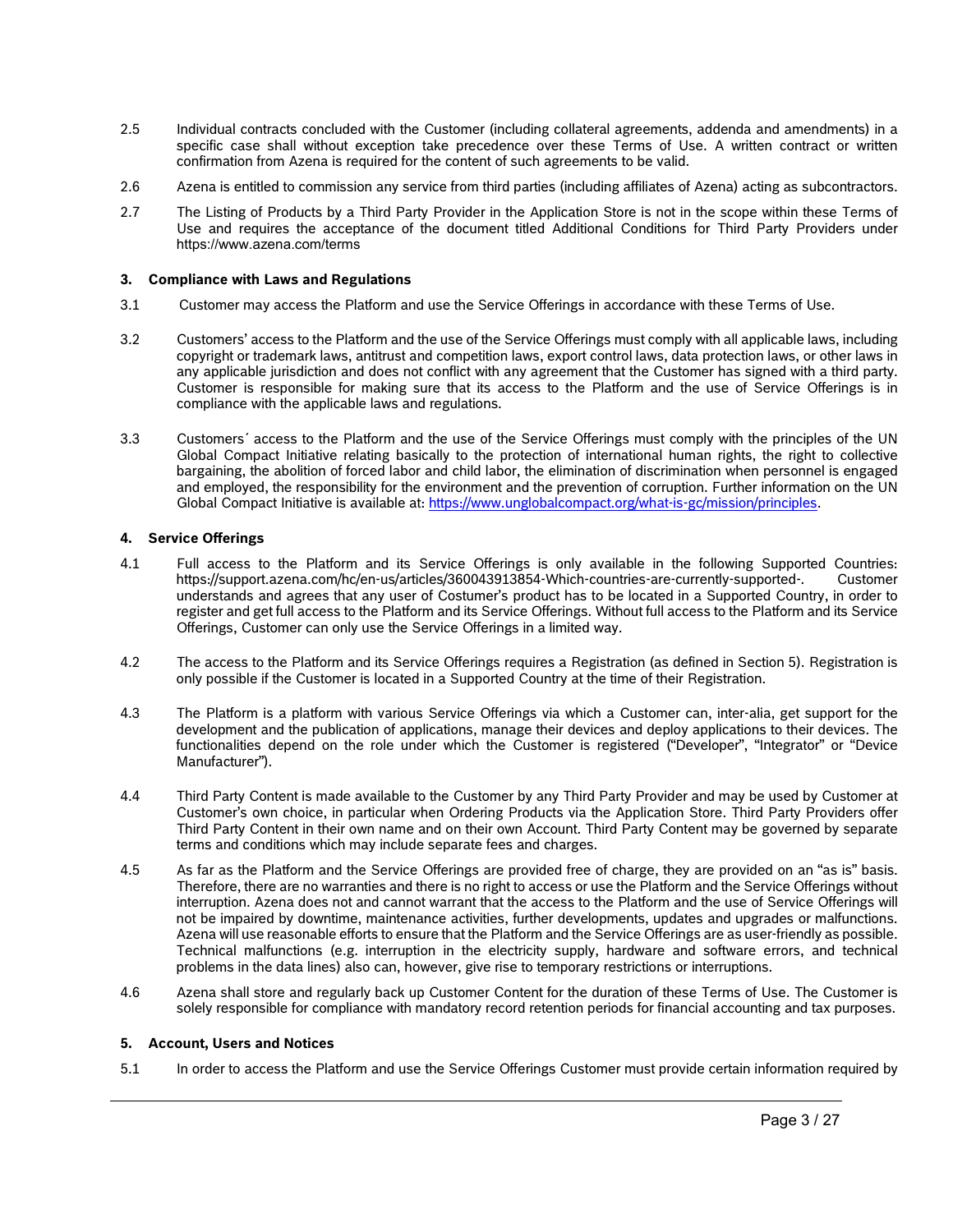Azena to open an Account ("**Registration**").

- 5.2 The data requested by Azena at the time of Registration must be stated completely and correctly, e.g. company name, current address, valid indirect tax identification number (e.g. EU: VAT-Identification number, Australia: ABN etc.), telephone number, valid e-mail address and a representative's name ("**Registration Data**"). The Registration of a legal entity may only be carried out by an authorized individual, who must be identified by name.
- 5.3 By submitting Registration Data, Customer is making Azena an offer to conclude a contract based on these Terms of Use. After submitting the Registration Data, these are validated by Azena for completeness and plausibility. If the Registration Data is correct, Azena shall decide on whether to accept Customer's offer at Azenas own discretion. If Customer's Registration is not confirmed by Azena by e-mail to the e-mail address provided by Customer within a reasonable time, Customer shall no longer be bound by Customer's offer. If an e-mail confirmation from Azena is received by Customer within this time frame, an open-ended user relationship shall be established on the basis of these Terms of Use and Customer shall be entitled to use the Platform and the Service Offerings in accordance with these Terms of Use.
- 5.4 Azena reserves the right to refuse to open a Customer´s Account, in particular if there is a legitimate reason to believe that the Customer will not act in accordance with these Terms of Use or applicable law.
- 5.5 Customer is entitled to create multiple Users under an Account. Each User shall be given individual Access Credentials. Customer represents and warrants that all Users will abide by these Terms of Use in their then current version or any subsequent new version and that all Users shall duly act on behalf of Customer and in compliance with any applicable law. By creating an Account, Customer accepts responsibility for the acts and omissions of any User created under such Account as if they were Customer's own acts and omissions. In particular, Customer is responsible for Customer's Users' compliance with the obligations set out in Section 9.
- 5.6 All notices will be sent in electronic form to the email address associated with the Account.
- 5.7 Customer is liable for all activities performed under Customer's Account.

#### **6. Application Store, Payment, Obligations in Electronic Commerce and Reviews**

- 6.1 In the Application Store the Customer can order specific software applications (**"Products"**) which are developed and provided by different application developers (**"Third Party Providers"**).
- 6.2 The Ordering of Products via the Application Store is governed by separate terms and conditions provided by Third Party Providers during the order process.
- 6.3 The Listing of a Product via the Application Store does not constitute a binding offer. Only the Ordering of Products by the Customer is a binding offer by the Customer. The contractual relationship is established when the Customer receives a confirmation e-mail about the acceptance of the offer.
- 6.4 The fee for the Product ("**Product Fee**") is based on the respective price list of the Third Party Providers displayed during the order process and can be changed at any time based on the decision of the Third Party Provider. All Product Fees are in Euro (EUR) or US Dollar (USD) based on the Customer´s country of registration and shall be exclusive of VAT or any other tax of a similar nature in whatever jurisdiction, which may be substituted or levied in addition to it. Any such VAT or similar tax shall be charged in accordance with the relevant regulations in force at the time of making the supply. Customer shall (against the production of a valid tax invoice) pay, in addition to sums due, any VAT or other sales or similar tax due at the current rate.
- 6.5 Due to statutory VAT provisions and for VAT purposes only, Azena will issue the invoice to the Customer in its own name but on the account of Third Party Provider. Invoices and other financial documents will be made available to Customer in compliance with local regulatory requirements. For the majority of Customers, this will be via their Account as a download and not sent by Email. Only for those countries where other forms on invoicing are required by law will other forms be used (e.g. paper invoice).
- 6.6 For certain local Orders/Subscriptions where the Customer and the Third Party Provider are located within a specific country (e.g. Republic of Korea and Japan), the following additional agreements apply: According to local tax provision Azena cannot issue tax invoices for the sale of a Third Party Product, Azena issues transaction documents to the Third Party Provider and to the Customer. The local Third Party Provider is responsible for issuing an invoice to the local Customer including applicable tax. For transactions where this is relevant Azena will inform the Customer during the respective ordering process.
- 6.7 Payments will be made free and clear of any deduction or withholding of taxes, as may be required by law. If any such deduction or withholding of taxes (including but not limited to cross-border withholding taxes) is required on any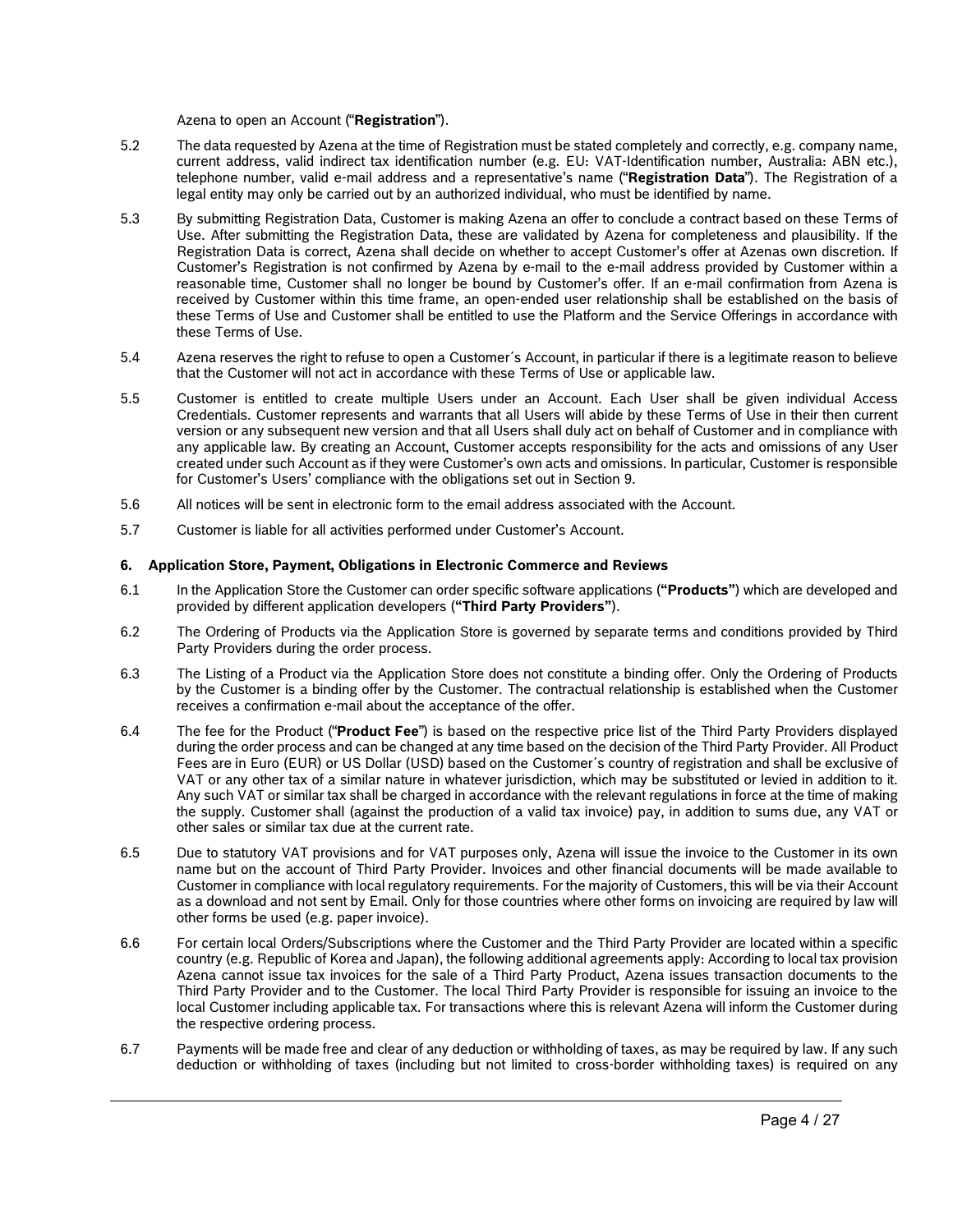payment, Customer will pay such additional amounts as are necessary so that the net amount received is equal to the invoiced amount. Additionally, due to Vietnam's statutory provisions on digital business, Azena herewith authorizes the Customer and the Customer undertakes to (i) apply for and obtain a withholding tax identification number from the Vietnamese tax authority; and to (ii) declare and pay applicable withholding taxes to the Vietnamese tax authority on behalf of Azena in accordance with established rules, where applicable. Azena, upon Customers request, shall provide necessary documents to enable the Customer to fulfill its obligations towards the Vietnamese tax authority.

- 6.8 Azena cooperates with one or more third party payment service providers to handle payment processing services in connection with the Application Store (**Payment Service Provider**). In no way, Azena shall be understood to process payments or to act as a payment service provider for the Application Store. This means, all payment methods available in the Application Store are subject to a payment service agreement between the respective Third Party Provider and the respective Payment Service Provider.
	- a) Credit card payment: If credit card payment is available, the invoice amount will be charged within 7 days after placing an Ordering via the Application Store. The Customer must ensure sufficient funds in the provided bank account. If applicable, Customer has to bear costs which arise as a result of a chargeback of the payment transaction due to insufficient funds in the provided bank account or due to incorrect bank account data transmitted by the Customer. If payment fails, the Customer acknowledges that all received technical licenses will become invalid immediately.
	- b) Wire transfer: If wire transfer is generally available with regard to the selling Third Party Provider, Azena reserves the right not to offer payment by wire transfer in individual cases and to limit the amount up to which an ordering via payment by wire transfer is possible. This limit applies to the entire customer account and also takes into consideration outstanding amounts from previous invoice orders. Payment is due immediately after placing the order and is payable according to the payment term stated on the invoice. If the payment term is exceeded a default interest in the amount of 8 percent above the respective base interest rate p.a. shall accrue.
- 6.9 The following general obligations in electronic commerce do not apply to the order of Products via the Application Store:
	- a) provision with reasonable, effective, and accessible technical measures with the help of which the Customer may identify and correct input errors prior to making their order according to § 312i para. 1 sentence 1 no. 1 German Civil Code;
	- b) communicate to the Customer clearly and comprehensibly the information specified in Article 246c of the Introductory Act to the Civil Code in good time prior to sending their order according to § 312i para. 1 sentence 1 no. 2 German Civil Code; and
	- c) confirmation of the receipt of the order without undue delay according to § 312i para. 1 sentence 1 no. 3 German Civil Code.
- 6.10 Azena is only providing Customer support regarding errors or issues associated with the Platform and the Service Offerings. Third Party Provider is solely responsible for all errors or issues associated with a Third Party Product or for providing all Customer support for their Third Party Product.
- 6.11 Customer is entitled to review and rate the Product after it was ordered. Customer is obliged to provide objective and accurate information in the submitted reviews. Reviews are most helpful when they provide unbiased information. Therefore, the posting of reviews for own Products that a Customer might offer in the Application Store as a Third Party Product is not allowed, nor is it allowed to review and rate a Product to promote it against compensation. The reviews are not examined by Azena and may be inaccurate or misleading. Any review manipulation, which is any attempt to artificially increase or lower a rating score, is not allowed. Azena reserves the right to remove any review in case of a breach of the foregoing provisions. In case Customer or Third Party Provider detect any review and rating manipulation, they shall contact Azena and report the infringement.

## **7. Trial Products**

- 7.1 Third Party Provider might offer Trial Products for test purposes which Customer can use free of charge for a limited period of time ("**Trial Period**"). Third Party Provider will label Trial Products in an appropriate form, e.g. as "Trial Product", "Demo Version", "Beta Version", "Limited Use" or "Free".
- 7.2 Trial Products shall be used for trial purposes only and are not intended for any resale, production or any other commercial use. Customer is not entitled to an uninterrupted or error-free use of the Trial Products. Apart from Trial Products that are already ordered, Azena and Third Party Provider may discontinue Trial Products at any time, without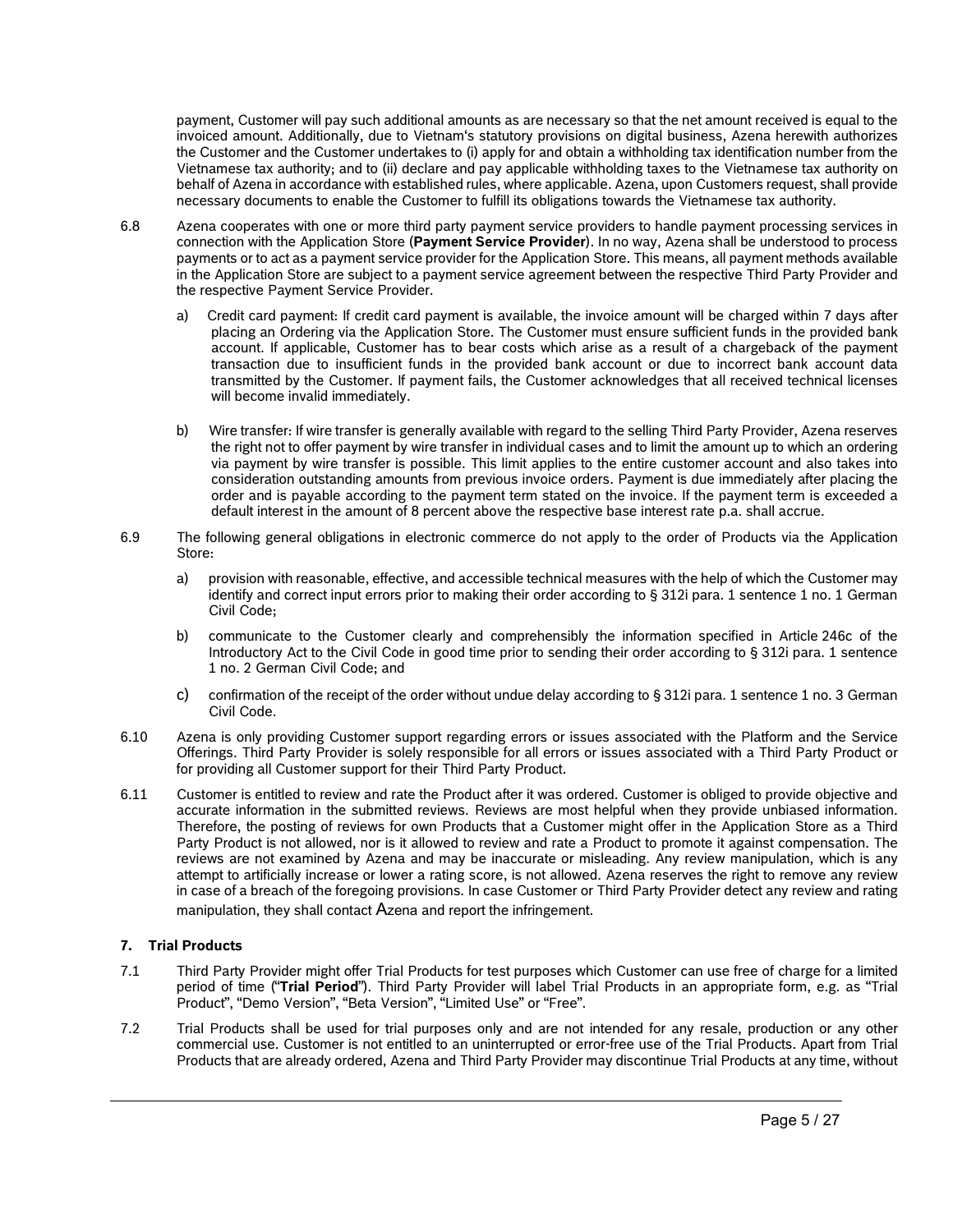notice and may decide to never make Trial Products available as a full version of Product. Trial Products cannot be converted into full versions of Products after Trial Period. Full versions of Products need to be ordered and installed separately.

## **8. Third Party Content**

- <span id="page-5-0"></span>8.1 The Content of the Platform and the Service Offerings is comprised partly from Azena's Content and partly from Third Party Content. Azena does not carry out an examination for completeness, correctness and legality in Third Party Content and does not adopt it as its own. In particular, Azena does not carry out any inspection of the safety aspects related to Third Party Content. This also applies to the quality of Third Party Content and its suitability for a specific purpose, and also, as far as Third Party Content is linked to external websites, which may possibly be viewed through framing.
- <span id="page-5-1"></span>8.2 Products are made available to the Customer by Third Party Providers via the Application Store. Third Party Providers offer Products in their own name and on their own Account. When Ordering a Product offered by Third Party Provider, the Customer enters into a contractual relationship with the respective Third Party Provider. Third Party Providers therefore are solely responsible for such Products. Azena is not the contractual partner and therefore accepts no responsibility or warranty for the Products of Third Party Providers. Azena is also not an agent of any third party.
- 8.3 Notwithstanding the provisions in Section [8.1](#page-5-0) and [8.2,](#page-5-1) due to statutory VAT provisions and for VAT purposes only, Azena is treated as taking part in the transaction between Third Party Provider and Customer regarding the Ordering of a Product via the Application Store. Thus, Azena is treated as acting in Azena's own name but for the account of Third Party Providers (fiction of a commissionaire structure for VAT purpose). To the extent permitted by applicable indirect tax legislation Azena will issue self-billing invoices to the Third Party Provider and the Third Party Provider hereby agrees on receiving self-billing invoices. In case issuing self-billing invoices is not permitted by applicable indirect tax legislation, upon request of Azena, Third Party Provider has to issue an invoice to Azena without undue delay. It will be incumbent on Azena ("Obliegenheit") to issue the respective invoice to the Customer. For certain Orders/Subscriptions reference is made to section 6.6.
- 8.4 Notwithstanding the provisions in Section [8.1,](#page-5-0) Azena will, at its sole discretion, examine legitimate notices of infringements of these Terms of Use, or of any unlawfulness or inaccuracy of Third Party Content and, where applicable, take appropriate actions to end this unlawful condition. In particular, Azena will remove unlawful or offensive Third Party Content, after Azena becomes aware of it.

#### **9. Customer's Duties**

- 9.1 Notwithstanding any other obligations set forth in these Terms of Use, Customer is obliged to promptly provide reasonable cooperation required from them. Therefore, Customer is:
	- a) obliged to immediately change all initial passwords which are assigned to him into passwords known only to the Customer. Customer is required to carefully store Customer's Access Credentials and protect them from unauthorized access. If a Customer becomes aware that a third party has used Customer's Access Credentials, they are required to notify Azena immediately;
	- b) obliged to correct the information in Customer's Account immediately, if, after the Registration, the indicated data changes (e.g. new valid Customer indirect tax identification number);
	- c) responsible to ensure that the Products meet Customer's requirements in terms of capacity, reliability and security.
- 9.2 Customer shall not (and shall procure that any User under Customer's Account shall not):
	- a) Intentionally access, tamper with, or use non-public portions of the Platform and the Service Offerings or the technical delivery systems of Azena's providers;
	- b) Use any robot, spider, scraper, or other similar automated data collection or extraction tools, program, algorithm or methodology to search, access, acquire, copy or monitor any portion of the Platform and/or the Service Offerings other than via documented API endpoints;
	- c) Post or transmit any file which contains viruses, worms, Trojan horses or any other contaminating or destructive features, or that otherwise interfere with the proper working of the Platform and the Service Offerings;
	- d) Attempt to decipher, decompile, disassemble, or reverse-engineer or otherwise attempt to discover or determine the source code of any software or any proprietary algorithm used, comprising or in any way making up a part of the Platform and the Service Offerings;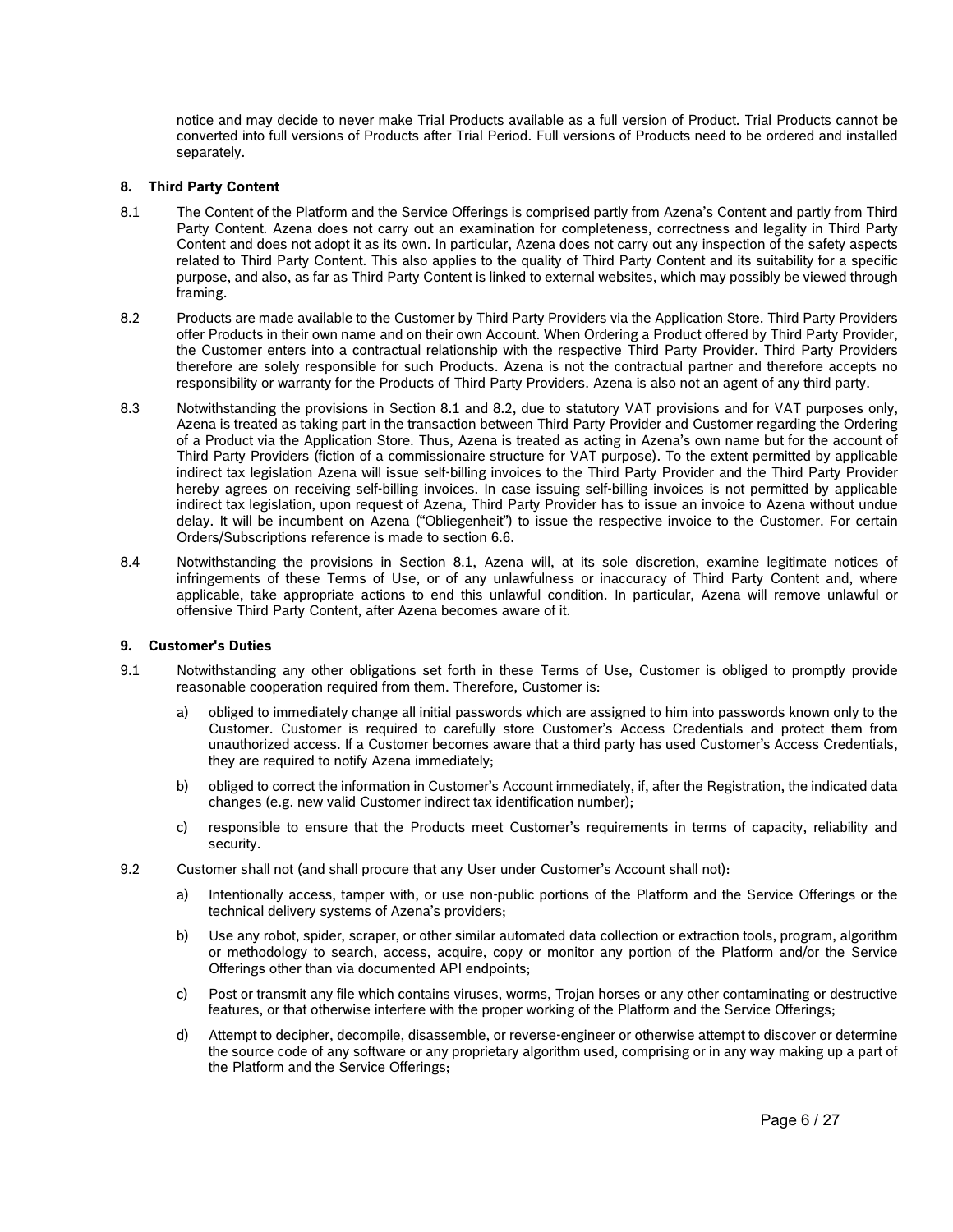- e) Attempt to probe, scan or test the vulnerability of the Platform and the Service Offerings or breach or impair or circumvent any security or authentication measures protecting the Platform and the Service Offerings;
- f) Frame or mirror the Platform and the Service Offerings; or
- g) Use any device, software, or routine that interferes with any application, function, or use of the Platform and the Service Offerings, or is intended to damage, create undue load, detrimentally interfere with, surreptitiously intercept, or expropriate any system, data, or communication stored or transmitted therewith.

#### **10. Usage Rights**

- 10.1 Azena hereby grants to Customer the limited, non-exclusive, non-sub-licensable, revocable and non-transferable right to access the Platform and use the Service Offerings solely in accordance with these Terms of Use, during the term as provided in Section 17.1.
- 10.2 The installation, use, access, display and execution of a Product ordered in the Application Store requires an individual license for each video device (either a physical device or an individual digital system) on which such Product is installed, used, accessed, displayed or executed at the same time. Licenses acquired via the Application Store are connected to specific video devices by Azena. Azena entitled, on behalf of the Third Party Provider, to examine whether the use of the Products acquired via the Application Store is in compliance with the scope of the rights granted by such license. The examination must be announced with a reasonable notice time. During the examination, it must be ensured that no personal data is transmitted to Azena. Customer shall support Azena to the best of its ability in the performance of such an examination. Azena, at its own discretion, may authorize qualified third parties bound by sufficient confidentiality obligations to conduct such examinations.
- 10.3 Where Azena makes new versions, updates, upgrades, modifications or extensions of the Platform and the Service Offerings available or carries out other changes with respect to the Platform and the Service Offerings, the provisions of Section 10 shall also apply thereto.
- 10.4 Customer shall have no rights which are not explicitly granted to the Customer under these Terms of Use. Customer shall not be entitled to use the Platform and the Service Offerings beyond the scope of use granted in these Terms of Use or make the Platform and the Service Offerings available to third parties. In particular, it is not permitted to duplicate the Platform and the Service Offerings or to provide it for use for a limited period of time, in particular not to lease it or loan it.
- 10.5 If Customer violates any of the provisions of this Section 10, Azena shall be entitled to and reserves the right to suspend Customer's access to the Platform and the Service Offerings in accordance with Section 14, provided that such suspension remedies the violation. Customer shall be informed prior to such suspension. In case of repeated violations of this Section 10 by the Customer, Azena shall be entitled to terminate the Account for cause, unless Customer is not responsible for the violation.

#### **11. Intellectual Property**

- 11.1 Azena and its licensors own all rights, title, and interest in and to the Platform and the Service Offerings, and all related technology and intellectual property rights.
- 11.2 The Customer is not permitted to remove notices and notations in the Platform and the Service Offerings that refer to confidentiality, copyrights, trademark rights, patent rights and other intellectual property rights. Subject to Customer Content, Azena or Azena's licensors own all right, title and interest in any and all copyrights, trademark rights, patent rights and other intellectual property or other rights in the Platform and the Service Offerings as well as any improvements, design contributions or derivative works conceived or created by Azena or its licensors in or to the Platform and the Service Offerings.

#### **12. Open Source Software**

Free and Open Source Software (FOSS) components including the applicable FOSS license conditions used within the Platform and the Service Offerings shall be illustrated in the Product Description or in the application itself, if providing requires the fulfilment of FOSS license obligations.

#### **13. Customer Content**

13.1 By submitting, uploading, sharing, publishing, transmitting, or otherwise making available Customer Content on or through the Platform or the Service Offerings, Customer hereby grants to Azena a fully paid, royalty free, worldwide,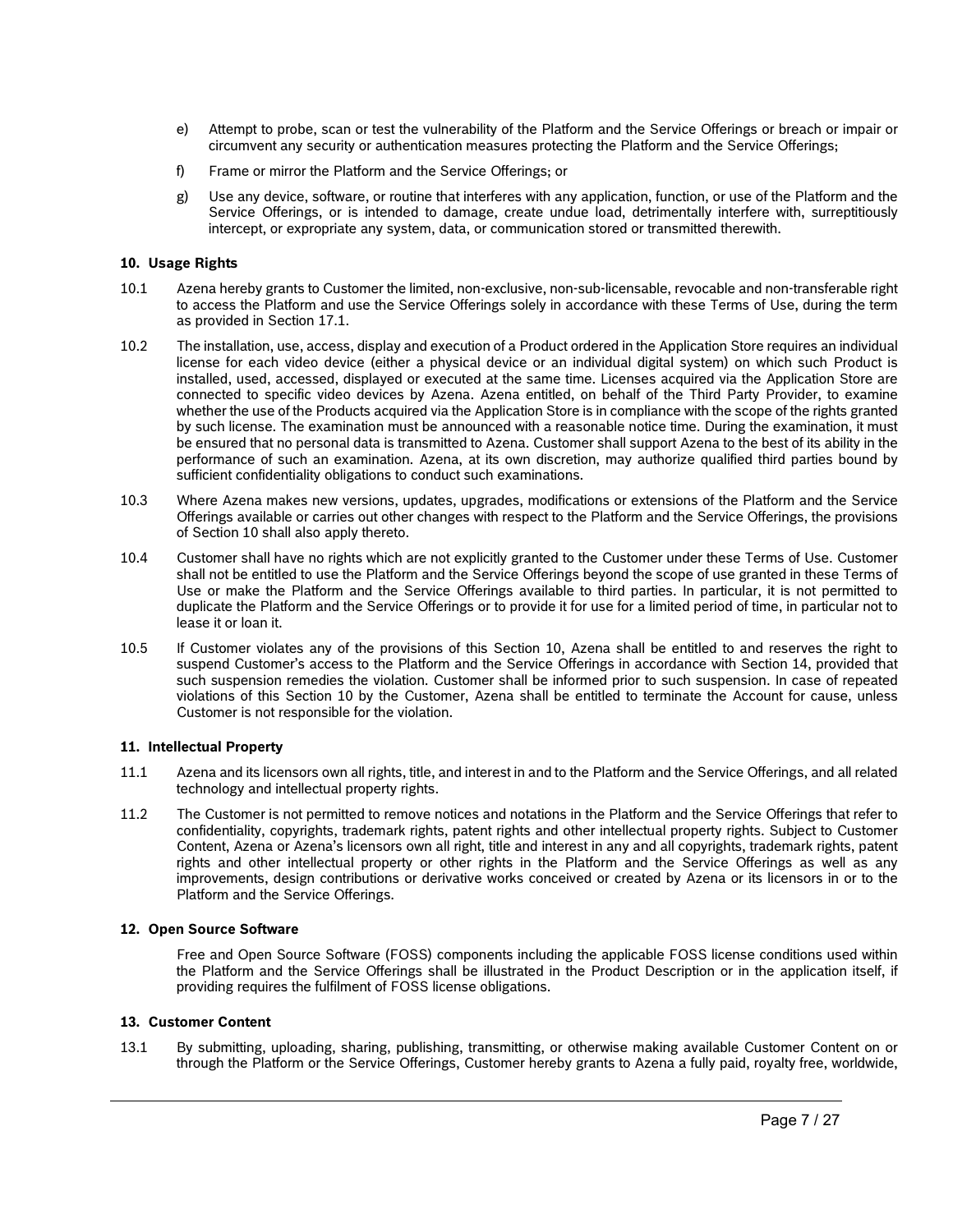sub-licensable, non-exclusive license and right to use Customer Content during the term of these Terms of Use according to Section 17 and for the sole purpose of enabling Azena to perform its obligations in accordance with these Terms of Use. The right of use includes, in particular

- a) the storage of Customer Content on the servers of Azena or of third parties commissioned by Azena at home or abroad;
- b) the reproduction, modification, adaption, moderating and publishing of Customer Content, in particular publicly performing and publicly displaying Customer Content via the Platform or the Service Offerings (or parts thereof), and publicly displaying the Customer Content on websites operated by Azena and on social networks and similar platforms (such as Facebook, Google, Stack Overflow, LinkedIn, Twitter, etc.).
- 13.2 Customer warrants that
	- a) Customer has all rights and title to Customer Content required to grant to Azena all rights under these Terms of Use;
	- b) Customer Content shall not violate these Terms of Use or applicable law and shall not infringe or misappropriate the intellectual property rights of a third party;
	- c) Customer Content is free of viruses, worms, malware, Trojan horses or any other contaminating or destructive features.
- <span id="page-7-1"></span>13.3 Without prejudice to the Azena's obligation to store Customer Content in accordance with Section [4.6,](#page-2-0) the Customer is obliged to create back up of Customer Content on a regular basis in an alternative storage medium.

#### **14. Suspension**

- 14.1 Azena may suspend Customer's access to the Platform and/or the Service Offerings, if Azena reasonably determines that
	- a) the Customer Content and/or the Customer's use of the Platform and/or the Service Offerings
		- pose a security risk to the Platform and/or the Service Offerings and/or any third party;
		- may adversely impact the Platform and/or the Service Offerings or the systems or Content of any third party;
		- infringes any applicable law or any third party right;
		- may subject Azena, Azena's Affiliates, or any third party to liability; or
		- may be fraudulent.
	- b) the Customer is in breach of these Terms of Use;
	- c) the Customer is delinquent on its payment obligations for more than 30 days; or
	- d) the Customer has ceased to operate in the ordinary course, made an assignment for the benefit of creditors or similar disposition of the Customer's assets, or become the subject of any bankruptcy, reorganization, liquidation, dissolution or similar proceeding.
- 14.2 Azena will notify Customer about the suspension by sending a communication to the email address associated with Customer's Account prior to the suspension unless due to the seriousness and urgency of the matter Azena needs to act immediately and is unable to provide prior notice.
- 14.3 The suspension shall be revoked after the Customer has resolved the problem giving rise to the suspension and notified Azena accordingly.
- 14.4 The right of Azena to suspend Customer's access to the Platform and/or the Service Offerings is in addition to Azena's right to terminate these Terms of Use pursuant to Section 17 and other remedies that Azena may have under the applicable law.

#### **15. Liability**

- <span id="page-7-0"></span>15.1 Azena is liable in accordance with the statutory provisions
	- a) in the event of intent or gross negligence;
	- b) in accordance with the provisions of the German Product Liability Act or any applicable corresponding mandatory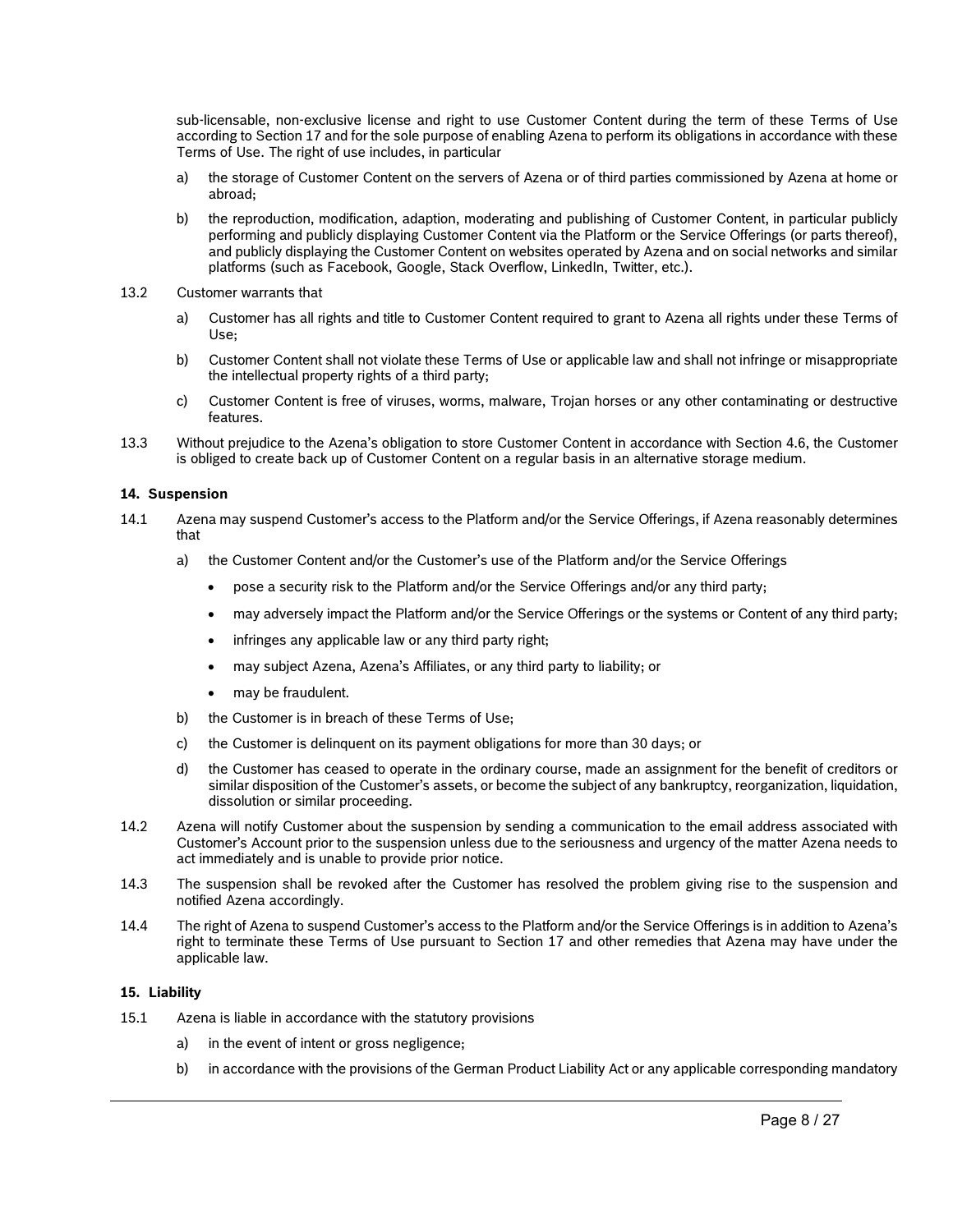laws;

- c) within the scope of a guarantee given by Azena; and
- d) for loss of life or bodily injury/harm.
- 15.2 In the event of any property and financial damage caused negligently in any other way, Azena and persons engaged by it for the performance of its obligations shall be liable only in the event of a breach of a material contractual obligation, the amount being limited, however, to the damages foreseeable at the time of acceptance of these Terms of Use by the Customer and typical of the type of contract; material contractual obligations are those obligations which are necessary to the fulfillment of these Terms of Use, upon which the Customer may therefore rely ("**Material Obligation**").
- 15.3 Notwithstanding the provision in Section [15.1,](#page-7-0) in the event of a negligent breach of a Material Obligation evidenced by Customer, the amount of Azena's liability for all damaging events occurring in the same contract year is limited to 100% of the fees incurred under the Account of the Customer in the year of the damaging event, however, at most Euro 50,000 per contract year. A contract year shall be the 12-month period starting on the date of Registration and every subsequent twelve-month period.
- 15.4 No-fault liability for damages per § 536a BGB shall be excluded for defects that existed at the time of conclusion of these Terms of Use.
- 15.5 Furthermore, Azena's liability is excluded.
- 15.6 Azena shall not be liable for the loss of Customer Content if the damage is due to Customer's failing to back up data in accordance with Section [13.3,](#page-7-1) thereby ensuring that lost Customer Data can be recovered with reasonable effort.
- 15.7 The foregoing limitations of liability shall also apply in the event of fault by a person engaged by Azena in the performance of its obligations and to the personal liability of employees, representatives and corporate bodies of Azena.

#### **16. Indemnification**

- 16.1 The Customer is obligated to indemnify, defend and hold Azena harmless for and from any third party claims, liabilities, damages, losses, and expenses, including, without limitation, reasonable legal and accounting fees, arising out or in any way related to
	- a) any breach of these Terms of Use or any violation of any applicable law or regulation by the Customer or due to the use of Customer Content;
	- b) the usage of the Platform or the Service Offerings by the Customer in a manner in which it infringes or violates any Third Party rights, including without limitation any injuries, losses or damages of any kind arising in connection with or as a result of the usage of the payment service by the Customer;
	- c) claims regarding Customer Content, or the combination of Customer Content with other applications and third party products, content or processes, including any claims arising from alleged infringement or misuse of third party rights through Customer Content or through use, development, design, production, advertising or marketing of Customer Content;
	- d) the use of Open Source Software by the Customer;
	- e) any infringement of data protection law respectively applicable or other data protection law relevant stipulations as agreed between the Parties herein or in another context by the Customer or through Customer Content;
	- f) any violation of applicable export and re-export control laws and sanctions regulations by the Customer;
	- g) any violation of applicable tax law requirements;
		- unless Customer is not responsible for the claim.
- 16.2 Azena shall notify the Customer without delay and leave to the Customer the defense of these claims. Azena will provide the Customer with all reasonable support. In particular, Azena will, as far as possible, provide the Customer with all the necessary information of the use and the possible processing of the Application Store which are subject to these Terms of Use, if this is necessary for the Customer to defend against a claim.

#### **17. Term and Termination**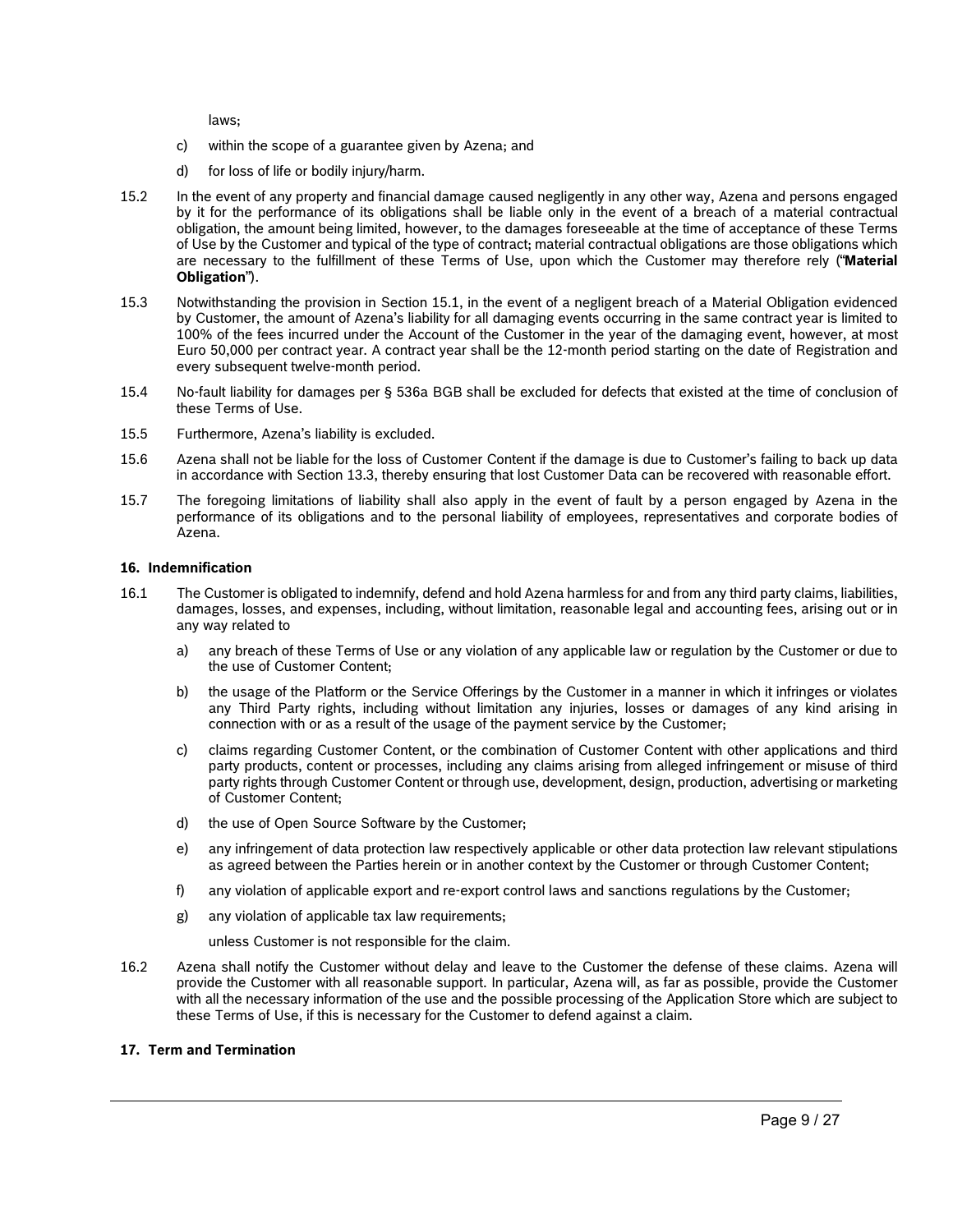- 17.1 The term of these Terms of Use commences with the date of Registration and will remain in effect until terminated by Azena or by the Customer.
- 17.2 Termination for Convenience
	- a) The Customer may terminate these Terms of Use at any time for any reason and close the Account for all Service Offerings, for which Azena provides an account closing mechanism.
	- b) Azena may terminate these Terms of Use for any or no reason, at any time, by providing three (3) months' notice effective at the calendar month-end. The right to suspend Customer's Account according to Section 14 shall remain thereby unaffected.
- 17.3 Termination for Cause
	- a) The right of the Parties to terminate these Terms of Use for cause and without notice shall remain unaffected.
	- b) Good cause shall be in evidence in particular when one Party grossly breaches express obligations under these Terms of Use, in particular if the Customer utilizes the Platform or the Service Offerings outside the scope of these Terms of Use and remains in breach after the end of a reasonable cure period following a warning notification by Azena.
- 17.4 Effect of Termination

Upon the effective date of termination

- a) the Platform including the Service Offerings will no longer be accessible;
- b) the Customer remains responsible for all fees and charges which have incurred through the date of termination, including fees and charges for in-process tasks completed after the date of termination;
- c) all authorizations of the Customer according to these Terms of Use end. A termination of these Terms of Use also entails a termination of all User IDs provided to employees or End Users of the Customer;
- d) Azena has no longer the obligation to store and back up Customer Content. The Customer is responsible for securing Customer Content prior to the effective date of termination; and
- e) The termination will not have any effect on the term of agreements between Customer and Third Party Provider.

#### **18. Data Privacy**

- <span id="page-9-0"></span>18.1 The Parties shall comply with the provisions of data protection law respectively applicable and bind their employees engaged in connection with this contractual relationship and the execution thereof to data privacy and confidentiality in accordance with the applicable laws, except to the extent that they are already under a general obligation to act accordingly.
- 18.2 If the Customer processes personal data, then the Customer guarantees that he is authorized to do so in accordance with the applicable laws and regulations, and that he has obtained all necessary consents, authorization and required permissions or has entered into necessary agreements with third parties in a valid manner in order to allow for Azena to perform the tasks hereunder, including any access and processing of personal and other private data of all concerned individuals and/or third parties (e.g. end customers of Customers or Customers´ employees) which may be subject to special protection under applicable laws.
- 18.3 Azena shall only process Customer-related personal data to the extent required to execute these Terms of Use or otherwise permitted by applicable laws. The Customer acknowledges and confirms the collection and processing of such personal data to this extent. Information about the processing of personal data can be found in the data protection notice of the Platform and the Service Offerings under https://www.azena.com/en/privacy-policy.
- 18.4 Insofar as Azena is acting as a data processor on behalf of the Customer, then this constitutes a processing on behalf of a controller. Such processing activities shall be subject to and be further regulated in the requisite commissioned data processing agreement as provided by Azena during the relevant processes ("**Commissioned Data Processing Agreement**"), that the parties shall enter into prior to making use of the Platform and the Service Offerings in written form if the applicable law so requires.
- <span id="page-9-1"></span>18.5 As Third Party Provider(s) may collect or process personal data of Customer when Customer is Ordering a Third Party Product, Customers (in their role as Providers to End Users) shall ensure that any and all applicable data protection law requirements will be met when collaborating with Third Party Providers via the Platform and the Service Offerings,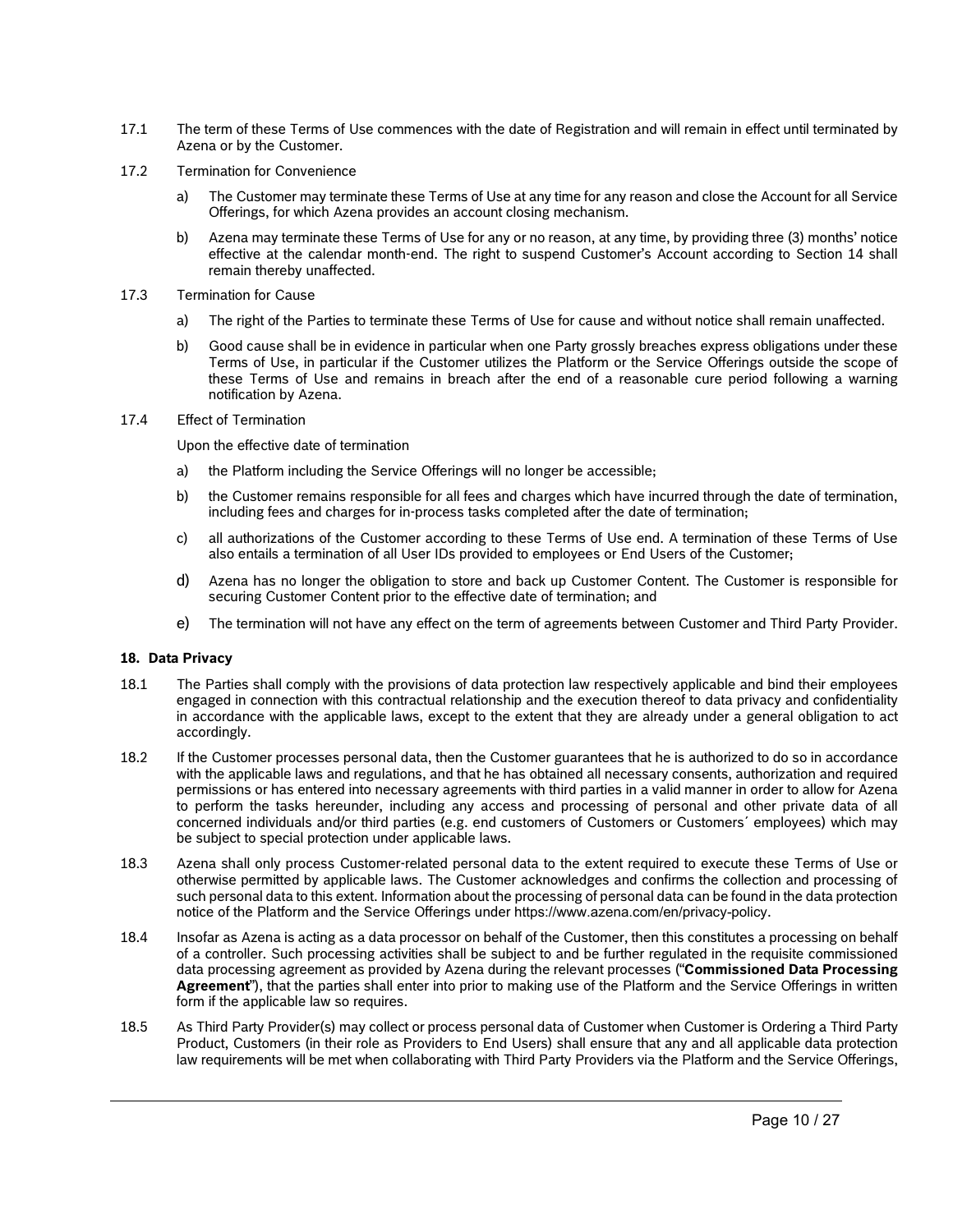including, but not limited to, entering into a proper agreement on data processing on behalf of a controller, where necessary in written form.

18.6 The obligations pursuant to Sections [18.1](#page-9-0) to [18.5](#page-9-1) shall continue to exist as long as Customer Data is in the area of influence of Azena, also after the termination date of these Terms of Use.

## **19. Confidentiality**

- <span id="page-10-0"></span>19.1 The Parties agree to keep all Confidential Information that becomes known to them while accessing the Platform and using the Service Offerings strictly confidential and only use such information for the contractually agreed purposes. "**Confidential Information**" for the purpose of this use shall mean information, documents, details and data, which is marked as such or that reasonably should be understood to be confidential given the nature of the information. Customer shall, in particular, treat as confidential any non-public information regarding the availability, performance or functionality of the Platform and the Service Offerings. The Parties shall not seek to register intellectual property rights in respect of Confidential Information of the other Party.
- 19.2 If Confidential Information within the above definition is requested by a public authority, then the other Party to the extent that it is legally allowed - shall be informed without delay and before the Confidential Information is supplied to the public authority.
- <span id="page-10-3"></span>19.3 The obligations under Section [19.1](#page-10-0) shall lapse for such information or parts thereof with respect to which the Party receiving the information evidences that it
	- a) was known to that Party or generally accessible prior to the date of receipt or became known from a third party after the date of receipt in a lawful manner and without any confidentiality obligation;
	- b) was already known to the general public or was generally accessible prior to the date of receipt;
	- c) became known to the general public or became generally accessible after the date of receipt without the Party receiving the information being responsible for this.
- <span id="page-10-2"></span>19.4 Each Party may disclose Confidential Information to its employees and Affiliates if
	- a) this is necessary for the purpose of the fulfillment of these Terms of Use,
	- b) Confidential Information will only be disclosed to the extent that it is necessary for integration in these Terms of Use ("need to know"), and
	- c) the recipient of Confidential Information is obliged to maintain confidentiality in accordance with Section [19.5.](#page-10-1)
- <span id="page-10-1"></span>19.5 Each Party is obliged to commit employees and Affiliates within the meaning of Section [19.4](#page-10-2) to maintain confidentiality in accordance with the provisions of Section [19.1](#page-10-0) to [19.3](#page-10-3) insofar as they are not already otherwise obliged to do so by virtue of contractual and/or statutory provisions to an extent that is at least equivalent to the level of protection resulting from Section [19.1](#page-10-0) to [19.3.](#page-10-3)
- 19.6 The rights and obligations under Section 19 shall not be affected by the termination of an Account, and for as long as there is no evidence of an exception under Section 19.3.

#### **20. Export Compliance**

- 20.1 The access to the Platform, the Use of the Service Offerings, the Ordering of Products and Customer Content may be subject to national and international export and re-export control laws and sanctions regulations. The Customer agrees to comply with all applicable export and re-export control laws and sanctions regulations, including but not limited to the legislation of the Federal Republic of Germany, the European Union, the United States of America and the local jurisdiction of the Customer's country.
- 20.2 The Customer shall not directly or indirectly provide access to the Platform and the Service Offerings to any destination, entity, or person prohibited or sanctioned by the laws and regulations of the Federal Republic of Germany, the European Union, the United States of America or any other jurisdiction involved.
- 20.3 Customer agrees not to use or export or re-export any Content or any copy or adaptation of such Content, or any product or service offered on the Platform and the Service Offerings, in violation of any applicable export or re-export laws or regulations of the Federal Republic of Germany, the European Union, the United States of America or any other jurisdiction involved.
- 20.4 Customer agrees that the Platform, the Service Offerings and resulting data, information and software will not be used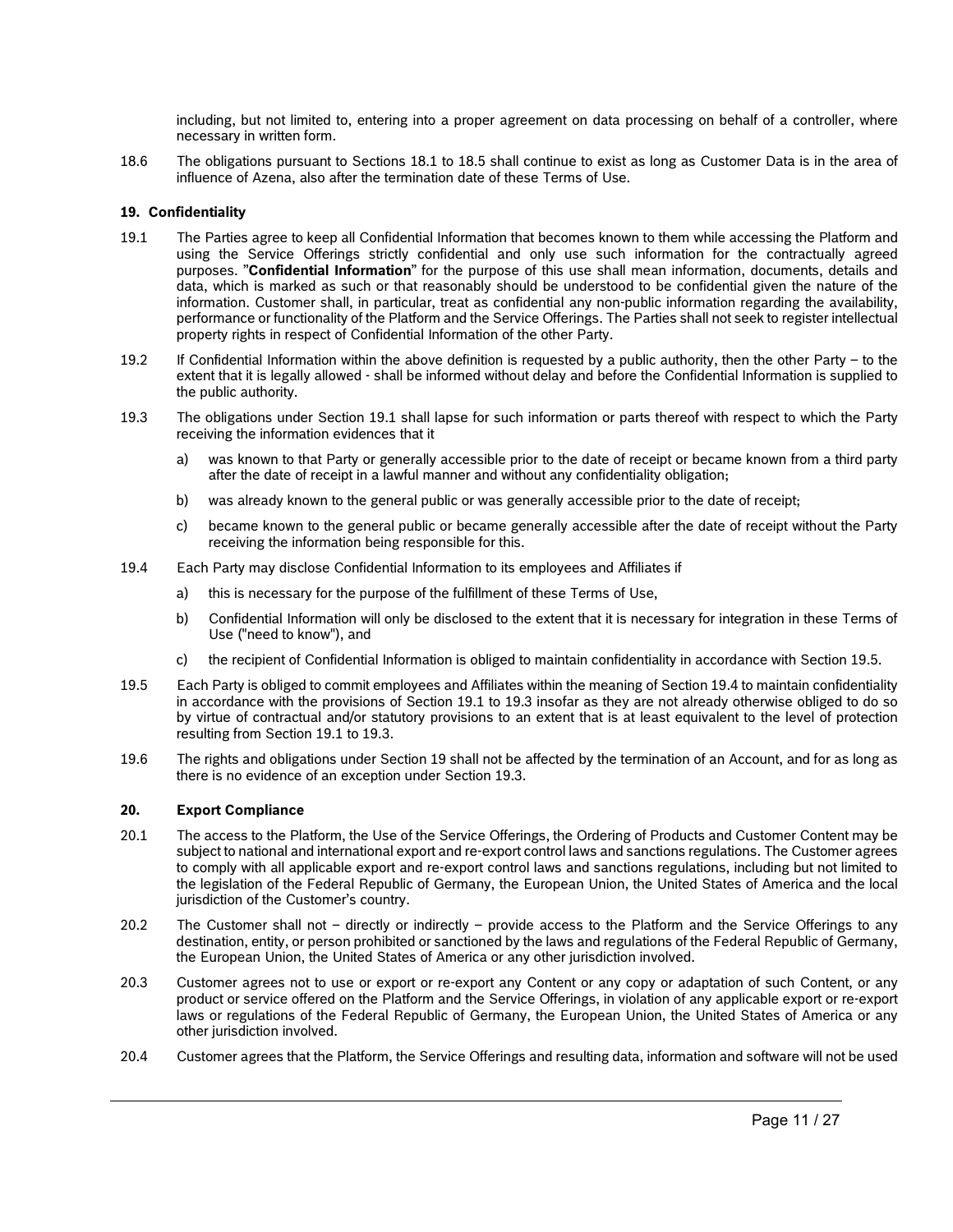directly or indirectly for nuclear, chemical or biological weapons proliferation, development of missile technology or any other military purpose.

- 20.5 Customer shall indemnify and hold Azena harmless from and against any and all liability, claims, proceedings, actions, fines, losses, costs, expenses and damages arising out of, connected with or resulting from Customer's infringing (by act or omission) upon Foreign Trade Law. Such costs and expenses include but are not limited to (i) investigation expenses, (b) fines imposed by the authorities or (c) fees for legal advice sought because of the infringement.
- 20.6 This Export Compliance Clause shall survive termination or cancellation of the agreements between Azena and Customer.

#### **21. Changes**

- 21.1 At any time, Azena shall have the right to rebrand the Platform, modify the Platform and the Service Offerings provided free of charge, make new Service Offerings available either free of charge and/or for a fee and to discontinue the provision of free Service Offerings, as well as to change these Terms of Use. Azena will take due care of Customer's legitimate interests.
- 21.2 Azena reserves the right to modify paid Service Offerings and these Terms of Use, if this is necessary to meet the technical requirements of connecting networks, devices or computers, change in laws or regulations or with regard to further developments, however the basic functionalities of the respective paid Service Offering and the essential characteristics are retained.
- 21.3 Customer shall be notified of changes by email no later than thirty (30) calendar days before the planned effective date of the changes insofar as the modifications involves a restriction on the usability of data generated till date or other disadvantages or additional charges (e.g. adaptation expenses). If Customer does not object within thirty (30) days of receipt of the notification or continues to use the Platform and its Service Offerings after expiry of the period for objection, then the changes shall be deemed to have been effectively agreed as from the expiry date of the time limit. In the event of an objection, the contractual relationship shall be continued subject to the conditions applying hitherto. If an objection is raised, Azena is entitled to terminate these Terms of Use subject to a one (1) month notice period. Customer shall be advised of its right to object and of the consequences in the change notification.

#### **22. Applicable law and place of jurisdiction**

- 22.1 The contractual relationships between the Parties shall be governed by the laws of the Federal Republic of Germany. Application of the UN Convention on Contracts for the International Sale of Goods (CISG) is excluded.
- 22.2 The exclusive place of jurisdiction for any legal disputes arising from or in connection with these Terms of Use shall be Stuttgart, Germany.

#### **23. Miscellaneous**

- 23.1 "**Force Majeure**": Operational disruptions caused by force majeure or other unavoidable events beyond Azena's control,
	- a) which could not be averted with reasonable effort,
	- b) which could not have been foreseen even when exercising with extreme care, and
	- c) which make Azena's obligations under these Terms of Use considerably more difficult or completely or partially impossible, such as fire, armed conflicts, war, general mobilization, insurrection, requisition, confiscation, embargo, industrial action that affects Azena or its suppliers, strikes, lockouts, exceptional weather conditions, pandemic/epidemic, operational or traffic disruptions and transport obstructions or restrictions on energy consumption,

discharge Azena from its obligations under these Terms of Use for the duration of such an event.

- 23.2 The contract language is English. Translations of these Terms of Use into other languages are for Customer's information only. In case of conflicts between the language versions of these Terms of Use, the English language version will prevail.
- 23.3 Customer may not assign any or all portion of its obligations without the prior written consent of Azena, not to be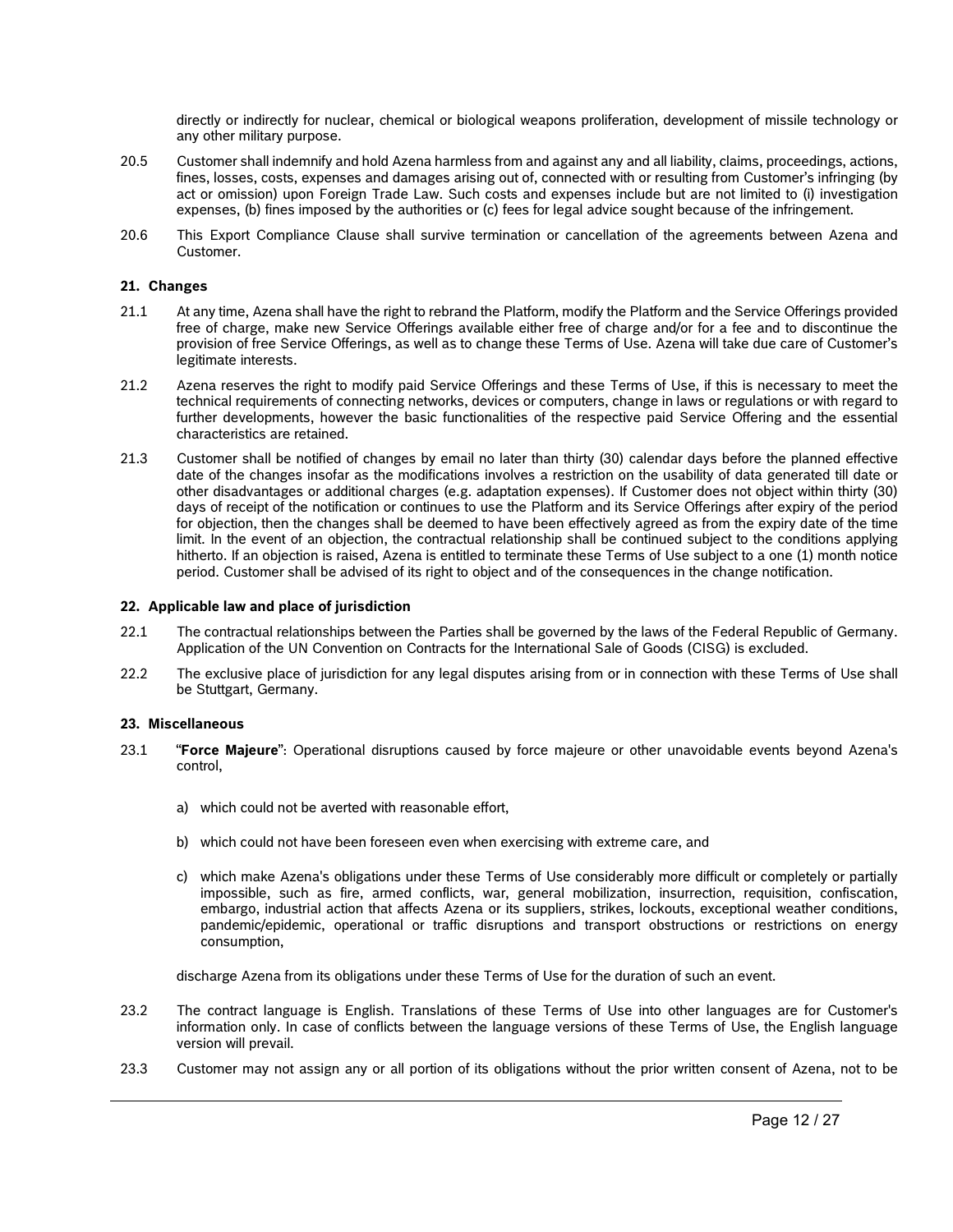unreasonably withheld.

23.4 Should any provision of these Terms of Use be or become invalid or unenforceable, this shall, however, not affect the remaining provisions. In this case the Parties will replace the invalid or unenforceable provision by an effective or enforceable provision that is nearest to the economic purpose of the invalid or unenforceable provision.

Security and Safety Things GmbH - operating as Azena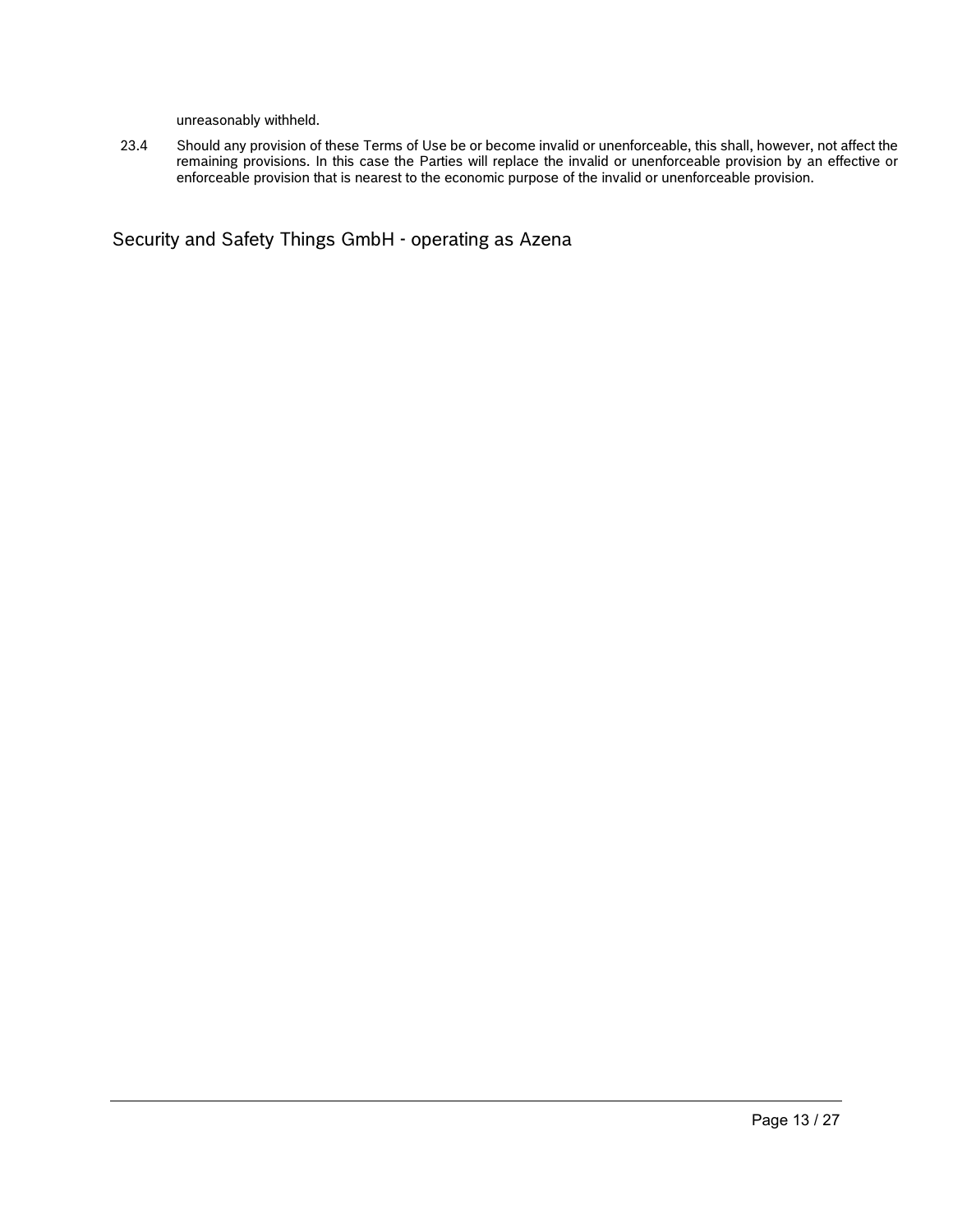# **ANNEX A (Vietnam Language Version)**

An ninh và An toàn Things GmbH, Sendlinger Straße 7, 80331 Munich, Đức, ("Azena") vận hành nền tảng IoT cho các hệ thống camera an ninh dưới thương hiệu Azena, có thể được truy cập qua www.azena.com nơi các bên liên quan khác nhau, chẳng hạn như hệ thống các nhà tích hợp, nhà phát triển ứng dụng, nhà sản xuất máy ảnh, nhà phân phối, nhà cung cấp VMS và khách hàng cuối ("Khách hàng") có thể truy cập và sử dụng các Cung cấp dịch vụ khác nhau trong số những thứ khác như Cổng quản lý thiết bị, Môi trường dành cho nhà phát triển, Cổng nhà sản xuất và Cửa hàng ứng dụng dành cho hệ thống camera an ninh ("Nền tảng"). Trong Cửa hàng ứng dụng, Khách hàng có thể đặt hàng các ứng dụng phần mềm cụ thể ("Sản phẩm") do các nhà phát triển ứng dụng khác nhau ("Nhà cung cấp bên thứ ba") phát triển và cung cấp. Các điều khoản sử dụng này ("Điều khoản sử dụng") chi phối riêng mối quan hệ pháp lý giữa Azena và Khách hàng, hoặc pháp nhân mà Khách hàng đang đại diện, liên quan đến quyền truy cập vào Nền tảng và sử dụng Cung cấp dịch vụ.

Azena vận hành Nền tảng chỉ dành cho các doanh nghiệp và không chấp nhận Người tiêu dùng theo nghĩa của § 13 Bộ luật Dân sự Đức với tư cách là Khách hàng.

# **1. Định nghĩa**

Tài khoản có nghĩa là ủy quyền truy cập vào Nền tảng và Cung cấp dịch vụ.

Thông tin đăng nhập được sử dụng để kiểm soát quyền truy cập vào Tài khoản và bao gồm ID người dùng và mật khẩu mà chỉ Khách hàng mới biết. Khách hàng có thể tạo thêm Người dùng có quyền truy cập vào Tài khoản tương ứng. Mỗi Người dùng này sẽ có một ID người dùng và mật khẩu riêng.

Đơn vị liên kết có nghĩa là một tổ chức kiểm soát, chịu sự kiểm soát hoặc chịu sự kiểm soát chung của một Bên tham gia Điều khoản Sử dụng này, trong đó "quyền kiểm soát" có nghĩa là việc nắm giữ trực tiếp hoặc gián tiếp hơn 50% quyền sở hữu vốn cổ phần hoặc quyền biểu quyết.

Cửa hàng Ứng dụng có nghĩa là thị trường IoT dành cho hệ thống camera an ninh theo www.azena.com, nơi Khách hàng có thể đặt mua Sản phẩm cụ thể và Sản phẩm dùng thử do Nhà cung cấp bên thứ ba cung cấp.

Nội dung có nghĩa là tất cả thông tin có sẵn thông qua Nền tảng và Cung cấp dịch vụ, chẳng hạn như phần mềm (bao gồm hình ảnh máy và mã nguồn), chức năng phần mềm, API, dữ liệu, văn bản, âm thanh, video hoặc hình ảnh, bao gồm cả tài liệu; mẫu mã; thư viện phần mềm; công cụ dòng lệnh; chứng minh khái niệm; các mẫu; và công nghệ liên quan khác.

Người tiêu dùng theo nghĩa § 13 của Bộ luật Dân sự Đức có nghĩa là mọi cá nhân tham gia vào một giao dịch hợp pháp cho các mục đích chủ yếu là bên ngoài thương mại, kinh doanh hoặc nghề nghiệp của họ.

Khách hàng có nghĩa là pháp nhân là chủ sở hữu của Tài khoản.

Nội dung của Khách hàng có nghĩa là Nội dung mà Khách hàng chuyển cho Azena liên quan đến quyền truy cập vào Nền tảng, sử dụng Cung cấp dịch vụ và Tài khoản để xử lý, lưu trữ hoặc lưu trữ. Nội dung Khách hàng cũng bao gồm Dữ liệu Đăng ký.

Môi trường dành cho nhà phát triển chứa hai thành phần

(a) Cổng thông tin dành cho nhà phát triển nơi có thể lấy được thông tin cần thiết cho việc phát triển ứng dụng (ví dụ: tài liệu, tài nguyên) cũng như

(b) Bảng điều khiển dành cho nhà phát triển cho phép tải lên và quản lý các ứng dụng được liệt kê trong Cửa hàng ứng dụng.

Người dùng cuối có nghĩa là bất kỳ cá nhân hoặc tổ chức nào trực tiếp hoặc gián tiếp thông qua một Khách hàng khác truy cập hoặc sử dụng Nội dung của Khách hàng. Thuật ngữ "Người dùng cuối" không bao gồm các cá nhân hoặc tổ chức khi họ đang truy cập hoặc sử dụng Nền tảng và Dịch vụ hoặc bất kỳ Nội dung nào trong Tài khoản của chính họ. Trong trường hợp này, cá nhân hoặc tổ chức được coi là Khách hàng.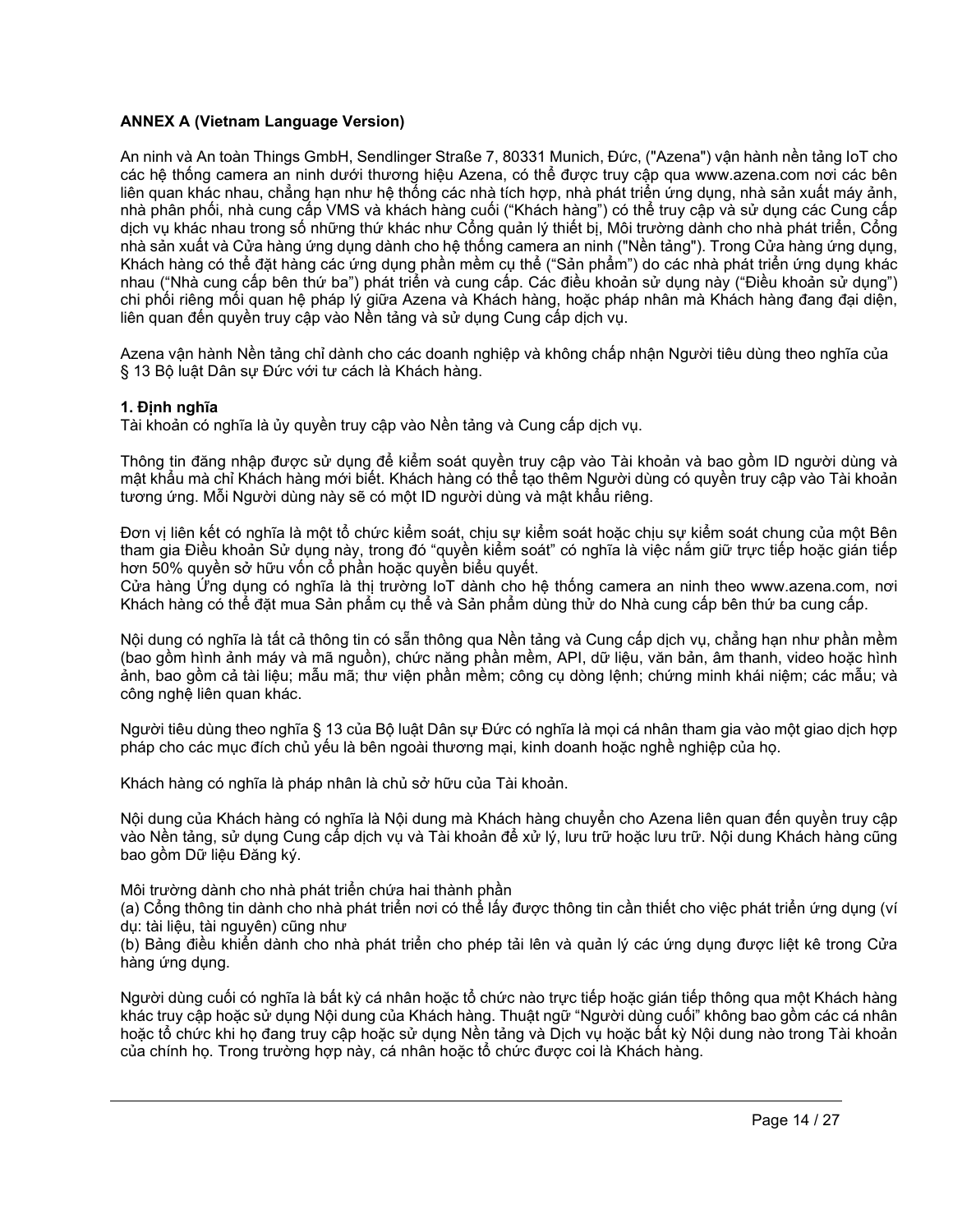Cổng thông tin quản lý thiết bị có nghĩa là môi trường mà thiết bị (máy ảnh) có thể được quản lý, giám sát và vận hành (ví dụ: theo dõi tình trạng máy ảnh, tổ chức máy ảnh và quản lý các ứng dụng).

Danh sách có nghĩa là cung cấp Sản phẩm thông qua Cửa hàng ứng dụng.

Cổng thông tin nhà sản xuất có nghĩa là môi trường cung cấp thông tin về Hệ điều hành của Azena. Thông tin này bao gồm thông tin chung về công nghệ và các yêu cầu, bản phát hành phiên bản và tài liệu kỹ thuật khác để hỗ trợ Hệ điều hành Azena trên các thiết bị.

Đặt hàng / Đăng ký có nghĩa là thỏa thuận được ký kết thông qua Cửa hàng ứng dụng về một Sản phẩm cụ thể.

Nền tảng có nghĩa là Hệ sinh thái Azena thuộc www.azena.com.

Sản phẩm có nghĩa là bất kỳ phần mềm, chức năng phần mềm, dịch vụ hoặc sản phẩm khác được cung cấp thông qua Cửa hàng Ứng dụng để Đặt hàng.

Phí Sản phẩm có nghĩa là khoản phí, nếu có, do Nhà cung cấp bên thứ ba xác định, liên quan đến việc Đặt hàng Sản phẩm qua Cửa hàng ứng dụng.

Nhà cung cấp có nghĩa là nhà cung cấp Sản phẩm tương ứng và đối tác hợp đồng của Khách hàng liên quan đến Đặt hàng qua Cửa hàng ứng dụng.

Cung cấp dịch vụ có nghĩa là các dịch vụ và chức năng có thể truy cập thông qua Nền tảng cùng với những thứ khác Cổng quản lý thiết bị, Môi trường dành cho nhà phát triển, Cổng thông tin nhà sản xuất, Cửa hàng ứng dụng và thông tin, sản phẩm hoặc dịch vụ do Azena cung cấp theo Điều khoản sử dụng này. Cung cấp dịch vụ không bao gồm Sản phẩm và Nội dung của bên thứ ba được điều chỉnh bởi Điều khoản sử dụng riêng. Hỗ trợ có nghĩa là bất kỳ đường dây trợ giúp nào, dịch vụ chuyên nghiệp và / hoặc bảo trì, trong số những thứ khác dịch vụ tư vấn hoặc loại bỏ các khiếm khuyết.

Quốc gia được hỗ trợ có nghĩa là các quốc gia được liệt kê trong: https://support.azena.com/hc/enus/articles/360043913854-Which-countries-are-currently-supported-, nơi Khách hàng có thể có toàn quyền truy cập vào Nền tảng và Dịch vụ quà tặng.

Nội dung của bên thứ ba nghĩa là Nội dung được cung cấp cho Khách hàng bởi bên thứ ba không phải là Azena trên Nền tảng hoặc kết hợp với Sản phẩm. Nội dung của bên thứ ba bao gồm các Sản phẩm do Nhà cung cấp bên thứ ba cung cấp thông qua Cửa hàng ứng dụng.

Nhà cung cấp bên thứ ba có nghĩa là bên thứ ba không phải là Azena cung cấp Nội dung trên Nền tảng dưới tên riêng và Tài khoản riêng của mình.

Sản phẩm dùng thử có nghĩa là Sản phẩm có thể được thử nghiệm trong Thời gian dùng thử như được trình bày chi tiết hơn trong Phần 7.

Người dùng có nghĩa là bất kỳ cá nhân hoặc pháp nhân nào có Thông tin xác thực quyền truy cập dưới Tài khoản của Khách hàng.

2. Phạm vi điều khoản sử dụng

2.1 Azena cung cấp quyền truy cập vào Nền tảng và sử dụng Cung cấp dịch vụ độc quyền trên cơ sở Điều khoản sử dụng này.

2.2 Cá nhân, đại diện cho Khách hàng khi tham gia thỏa thuận này, đảm bảo với Azena rằng họ có thể hợp pháp và có đủ năng lực để ký kết hợp đồng (ví dụ: anh ta không phải là trẻ vị thành niên) và họ có thẩm quyền pháp lý, sự cho phép, giải quyết hoặc quyền lực của luật sư để ràng buộc Khách hàng. Người đại diện cũng đảm bảo rằng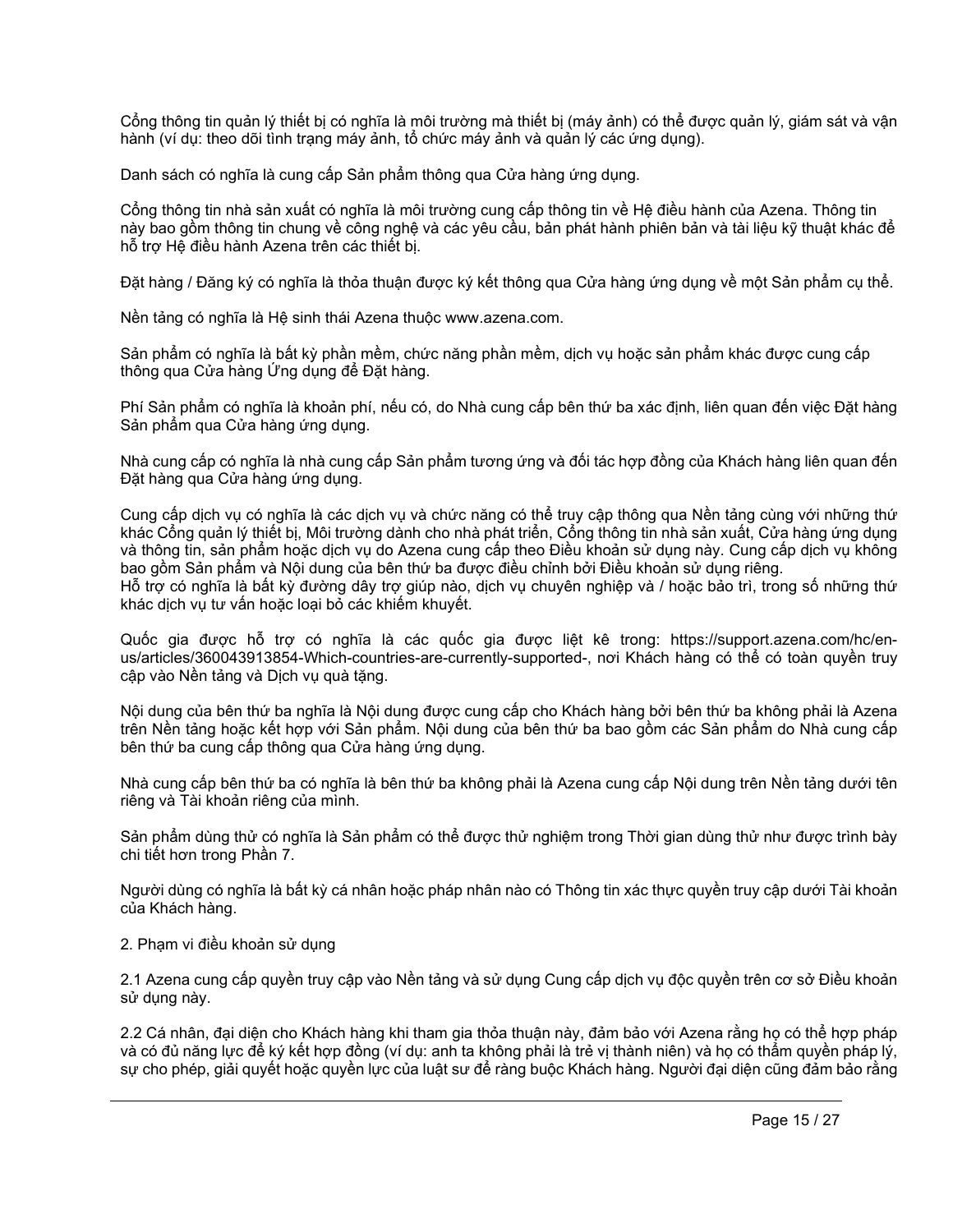Khách hàng được tổ chức hợp pháp, tồn tại hợp lệ và ở trạng thái tốt theo luật pháp của quốc gia mà Khách hàng được tổ chức hoặc hợp nhất.

2.3 Bất kỳ điều khoản nào khác, đặc biệt là bất kỳ điều khoản và điều kiện chung nào của Khách hàng, sẽ không có hiệu lực.

2.4 Các tuyên bố theo hợp đồng và các thông báo mà Khách hàng sẽ đưa ra sau khi thực hiện thỏa thuận (chẳng hạn như thiết lập thời hạn, thông báo về các khiếm khuyết và tuyên bố rút hoặc cắt giảm) phải được cung cấp bằng văn bản (ví dụ: email, thư) để có hiệu lực.

2.5 Các hợp đồng cá nhân được ký kết với Khách hàng (bao gồm các thỏa thuận về tài sản thế chấp, phụ lục và các sửa đổi) trong một trường hợp cụ thể sẽ không có ngoại lệ được ưu tiên hơn các Điều khoản Sử dụng này. Cần có hợp đồng bằng văn bản hoặc xác nhận bằng văn bản của Azena để nội dung của các thỏa thuận đó có hiệu lực.

2.6 Azena được quyền hoa hồng bất kỳ dịch vụ nào từ các bên thứ ba (bao gồm các chi nhánh của Azena) đóng vai trò là nhà thầu phụ.

2.7 Danh sách sản phẩm của Nhà cung cấp bên thứ ba trong Kho ứng dụng không nằm trong phạm vi của Điều khoản sử dụng này và yêu cầu chấp nhận tài liệu có tiêu đề Điều kiện bổ sung dành cho nhà cung cấp bên thứ ba theo https://www.azena.com/terms.

3. Tuân thủ Luật pháp và Quy định

3.1 Khách hàng có thể truy cập Nền tảng và sử dụng Cung cấp dịch vụ theo Điều khoản sử dụng này.

3.2 Quyền truy cập của Khách hàng vào Nền tảng và sử dụng Dịch vụ cung cấp phải tuân thủ tất cả các luật hiện hành, bao gồm luật bản quyền hoặc thương hiệu, luật chống độc quyền và cạnh tranh, luật kiểm soát xuất khẩu, luật bảo vệ dữ liệu hoặc các luật khác ở bất kỳ khu vực tài phán hiện hành nào và không xung đột với bất kỳ thỏa thuận nào mà Khách hàng đã ký với bên thứ ba. Khách hàng có trách nhiệm đảm bảo rằng quyền truy cập của mình vào Nền tảng và sử dụng Cung cấp dịch vụ tuân thủ các luật và quy định hiện hành.

3.3 Quyền truy cập của Khách hàng vào Nền tảng và sử dụng Sản phẩm Dịch vụ phải tuân thủ các nguyên tắc của Sáng kiến Hiệp ước Toàn cầu của Liên hợp quốc về cơ bản liên quan đến việc bảo vệ các quyền con người quốc tế, quyền thương lượng tập thể, xóa bỏ lao động cưỡng bức và lao động trẻ em, xóa bỏ phân biệt đối xử khi nhân sự được tham gia và làm việc, trách nhiệm đối với môi trường và phòng chống tham nhũng. Thông tin thêm về Sáng kiến Hiệp ước Toàn cầu của Liên hợp quốc có tại: [https://www.unglobalcompact.org/what-is](https://www.unglobalcompact.org/what-is-gc/mission/principles)[gc/mission/principles](https://www.unglobalcompact.org/what-is-gc/mission/principles).

# 4. Cung cấp dịch vụ

4.1 Quyền truy cập đầy đủ vào Nền tảng và các Cung cấp dịch vụ của nó chỉ khả dụng ở các Quốc gia được hỗ trợ sau: https://support.azena.com/hc/en-us/articles/360043913854-Which-countries-are-currently-supported-. Khách hàng hiểu và đồng ý rằng bất kỳ người dùng sản phẩm nào của Costumer đều phải ở tại Quốc gia được hỗ trợ để đăng ký và có toàn quyền truy cập vào Nền tảng và các Dịch vụ của nó. Nếu không có toàn quyền truy cập vào Nền tảng và các Dịch vụ của nó, Khách hàng chỉ có thể sử dụng các Dịch vụ một cách hạn chế.

4.2 Quyền truy cập vào Nền tảng và các Cung cấp dịch vụ của nó yêu cầu Đăng ký (như được định nghĩa trong Phần 5). Chỉ có thể đăng ký nếu Khách hàng sống ở Quốc gia được Hỗ trợ tại thời điểm Đăng ký của họ.

4.3 Nền tảng là một nền tảng có các Cung cấp dịch vụ khác nhau mà qua đó, Khách hàng có thể nhận được hỗ trợ cho việc phát triển và xuất bản các ứng dụng, quản lý thiết bị của họ và triển khai ứng dụng cho thiết bị của họ. Các chức năng phụ thuộc vào vai trò mà Khách hàng được đăng ký ("Nhà phát triển", "Người tích hợp" hoặc "Nhà sản xuất thiết bị").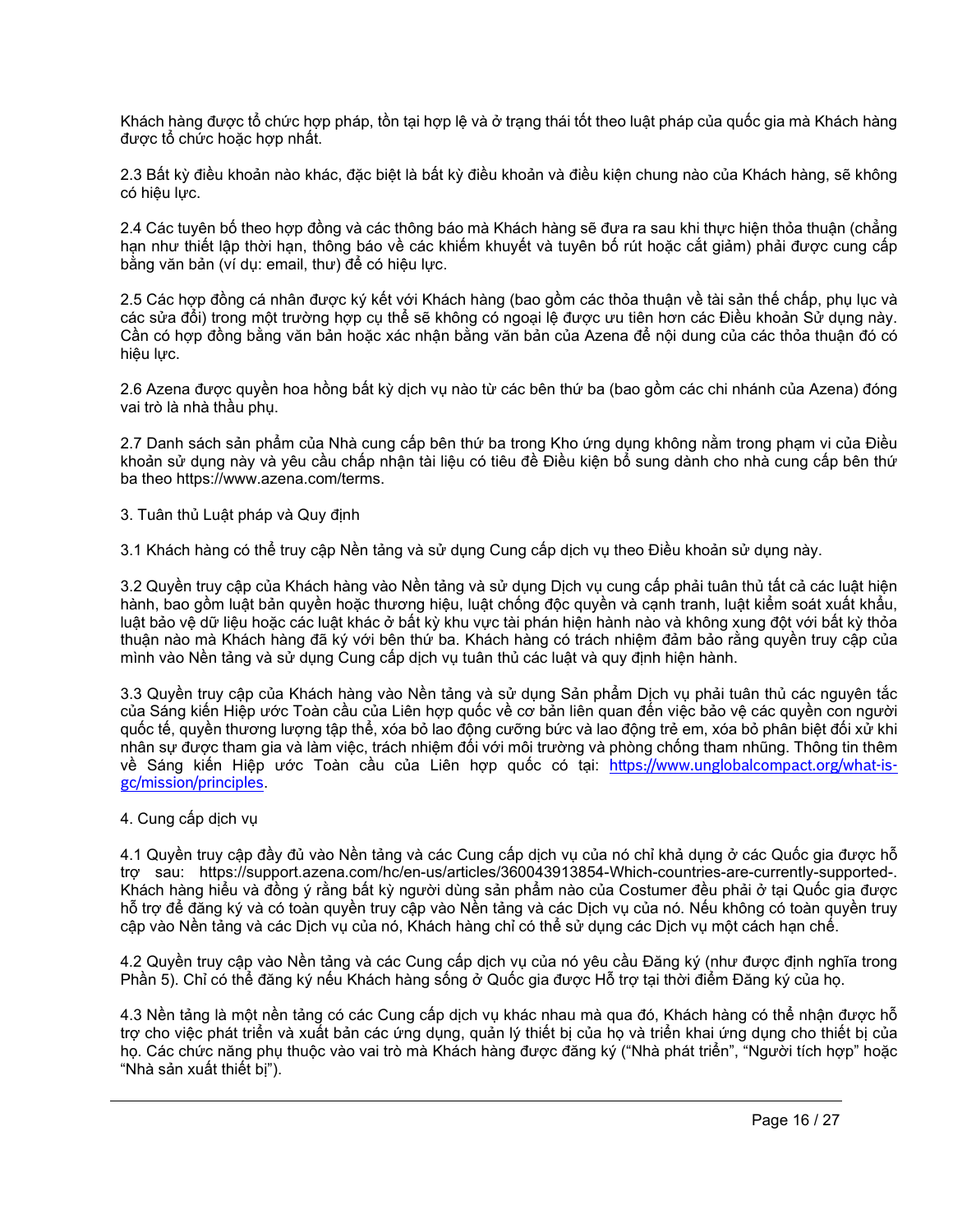4.4 Nội dung của bên thứ ba được cung cấp cho Khách hàng bởi bất kỳ Nhà cung cấp bên thứ ba nào và có thể được Khách hàng sử dụng theo lựa chọn của riêng Khách hàng, đặc biệt là khi Đặt hàng Sản phẩm qua Cửa hàng ứng dụng. Nhà cung cấp bên thứ ba cung cấp Nội dung của bên thứ ba bằng tên riêng của họ và trên Tài khoản của chính họ. Nội dung của Bên thứ ba có thể được điều chỉnh bởi các điều khoản và điều kiện riêng biệt, có thể bao gồm các khoản phí và lệ phí riêng.

4.5 Trong điều kiện Nền tảng và các Dịch vụ được cung cấp miễn phí, chúng được cung cấp trên cơ sở "nguyên trạng". Do đó, không có bảo đảm và không có quyền truy cập hoặc sử dụng Nền tảng và Dịch vụ mà không bị gián đoạn. Azena không và không thể đảm bảo rằng quyền truy cập vào Nền tảng và việc sử dụng Cung cấp dịch vụ sẽ không bị ảnh hưởng bởi thời gian ngừng hoạt động, hoạt động bảo trì, phát triển thêm, cập nhật và nâng cấp hoặc trục trặc. Azena sẽ nỗ lực hợp lý để đảm bảo rằng Nền tảng và các Cung cấp dịch vụ thân thiện với người dùng nhất có thể. Tuy nhiên, các trục trặc kỹ thuật (ví dụ: gián đoạn cung cấp điện, lỗi phần cứng và phần mềm cũng như các vấn đề kỹ thuật trong đường dây dữ liệu) cũng có thể dẫn đến các hạn chế hoặc gián đoạn tạm thời.

4.6 Azena sẽ lưu trữ và thường xuyên sao lưu Nội dung của Khách hàng trong suốt thời gian của Điều khoản Sử dụng này. Khách hàng hoàn toàn chịu trách nhiệm về việc tuân thủ các khoảng thời gian lưu giữ hồ sơ bắt buộc cho các mục đích kế toán tài chính và thuế.

5. Tài khoản, Người dùng và Thông báo

5.1 Để truy cập Nền tảng và sử dụng Dịch vụ, Khách hàng phải cung cấp một số thông tin nhất định theo yêu cầu của Azena để mở Tài khoản ("Đăng ký").

5.2 Dữ liệu do Azena yêu cầu tại thời điểm Đăng ký phải được nêu đầy đủ và chính xác, ví dụ: tên công ty, địa chỉ hiện tại, mã số thuế gián thu hợp lệ (ví dụ: EU: VAT-Identification number, Australia: ABN, v.v.), số điện thoại, địa chỉ e-mail hợp lệ và tên của người đại diện ("Dữ liệu đăng ký"). Việc đăng ký pháp nhân chỉ có thể được thực hiện bởi một cá nhân được ủy quyền, người này phải được xác định bằng tên.

5.3 Bằng cách gửi Dữ liệu đăng ký, Khách hàng đang đưa ra cho Azena một đề nghị ký kết hợp đồng dựa trên các Điều khoản Sử dụng này. Sau khi gửi Dữ liệu đăng ký, những dữ liệu này sẽ được Azena xác nhận về tính đầy đủ và hợp lý. Nếu Dữ liệu đăng ký là chính xác, Azena sẽ quyết định có chấp nhận đề nghị của Khách hàng hay không theo quyết định riêng của Azena. Nếu Đăng ký của Khách hàng không được Azena xác nhận bằng email đến địa chỉ e-mail do Khách hàng cung cấp trong một thời gian hợp lý, Khách hàng sẽ không còn bị ràng buộc bởi đề nghị của Khách hàng. Nếu Khách hàng nhận được email xác nhận từ Azena trong khung thời gian này, thì mối quan hệ người dùng mở sẽ được thiết lập trên cơ sở của Điều khoản sử dụng này và Khách hàng sẽ có quyền sử dụng Nền tảng và Cung cấp dịch vụ theo các Điều khoản Sử dụng này.

5.4 Azena có quyền từ chối mở Tài khoản của Khách hàng, đặc biệt nếu có lý do chính đáng để tin rằng Khách hàng sẽ không hành động theo Điều khoản sử dụng này hoặc luật hiện hành.

5.5 Khách hàng có quyền tạo nhiều Người dùng trong một Tài khoản. Mỗi Người dùng sẽ được cấp Thông tin đăng nhập cá nhân. Khách hàng tuyên bố và đảm bảo rằng tất cả Người dùng sẽ tuân theo các Điều khoản sử dụng này trong phiên bản hiện tại của họ hoặc bất kỳ phiên bản mới nào tiếp theo và tất cả Người dùng sẽ hành động hợp pháp thay mặt cho Khách hàng và tuân theo bất kỳ luật hiện hành nào. Bằng cách tạo Tài khoản, Khách hàng chấp nhận chịu trách nhiệm về các hành vi và thiếu sót của bất kỳ Người dùng nào được tạo trong Tài khoản đó như thể đó là hành vi và thiếu sót của riêng Khách hàng. Đặc biệt, Khách hàng chịu trách nhiệm về việc Người dùng của Khách hàng tuân thủ các nghĩa vụ nêu trong Phần 9.

5.6 Tất cả các thông báo sẽ được gửi dưới dạng điện tử đến địa chỉ email được liên kết với Tài khoản.

5.7 Khách hàng chịu trách nhiệm về tất cả các hoạt động được thực hiện theo Tài khoản của Khách hang.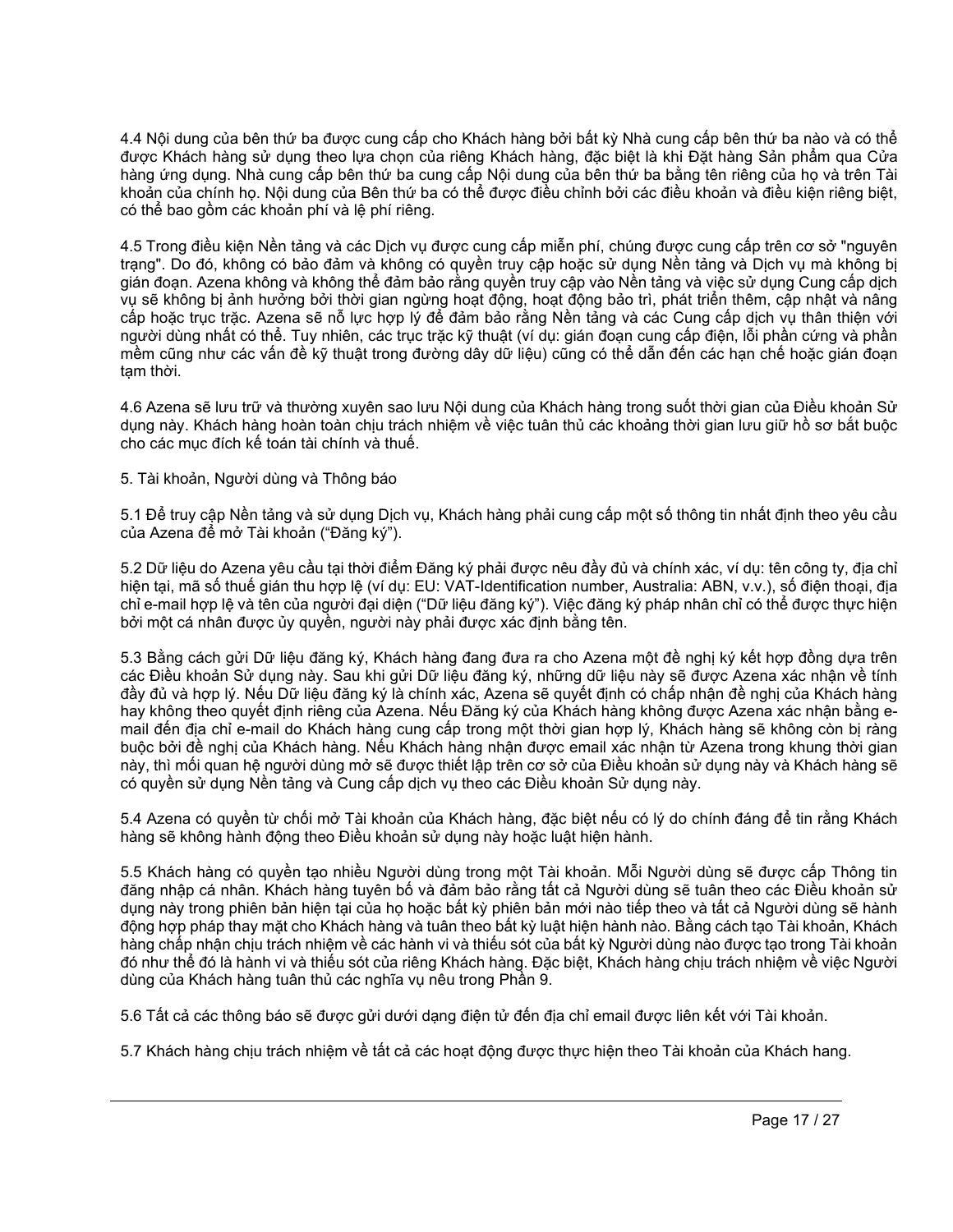6. Kho Ứng dụng, Thanh toán, Nghĩa vụ trong Thương mại Điện tử và Đánh giá

6.1 Trong Cửa hàng Ứng dụng, Khách hàng có thể đặt hàng các ứng dụng phần mềm cụ thể ("Sản phẩm") do các nhà phát triển ứng dụng khác nhau ("Nhà cung cấp bên thứ ba") phát triển và cung cấp.

6.2 Việc Đặt hàng Sản phẩm qua Cửa hàng Ứng dụng được điều chỉnh bởi các điều khoản và điều kiện riêng biệt do Nhà cung cấp Bên Thứ ba cung cấp trong quá trình đặt hàng.

6.3 Danh sách Sản phẩm qua Cửa hàng Ứng dụng không cấu thành một đề nghị ràng buộc. Chỉ việc Khách hàng đặt mua Sản phẩm là một đề nghị ràng buộc của Khách hàng. Quan hệ hợp đồng được thiết lập khi Khách hàng nhận được e-mail xác nhận về việc chấp nhận ưu đãi.

6.4 Phí Sản phẩm ("Phí Sản phẩm") dựa trên bảng giá tương ứng của Nhà cung cấp Bên thứ ba được hiển thị trong quá trình đặt hàng và có thể thay đổi bất kỳ lúc nào dựa trên quyết định của Nhà cung cấp Bên thứ ba. Tất cả các Phí sản phẩm được tính bằng Euro (EUR) hoặc Đô la Mỹ (USD) dựa trên quốc gia đăng ký của Khách hàng và sẽ không bao gồm VAT hoặc bất kỳ loại thuế nào khác có tính chất tương tự ở bất kỳ khu vực pháp lý nào, có thể được thay thế hoặc đánh thêm với nó. Mọi khoản thuế GTGT hoặc thuế tương tự như vậy sẽ được tính theo các quy định liên quan có hiệu lực tại thời điểm cung cấp. Ngoài các khoản tiền đến hạn, khách hàng phải thanh toán (đối với việc xuất trình hóa đơn thuế hợp lệ), bất kỳ khoản thuế GTGT hoặc doanh thu nào khác hoặc thuế tương tự đến hạn theo tỷ giá hiện hành.

6.5 Do các quy định về VAT theo luật định và chỉ dành cho mục đích VAT, Azena sẽ xuất hóa đơn cho Khách hàng dưới danh nghĩa của mình nhưng trên tài khoản của Nhà cung cấp bên thứ ba. Hóa đơn và các tài liệu tài chính khác sẽ được cung cấp cho Khách hàng theo các yêu cầu quy định của địa phương. Đối với phần lớn Khách hàng, điều này sẽ được thông qua Tài khoản của họ dưới dạng tải xuống và không được gửi qua Email. Chỉ đối với những quốc gia mà luật pháp yêu cầu các biểu mẫu khác về lập hóa đơn thì các biểu mẫu khác mới được sử dụng (ví dụ: hóa đơn giấy).

6.6 Đối với một số Đơn đặt hàng / Đăng ký tại địa phương trong đó Khách hàng và Nhà cung cấp bên thứ ba ở trong một quốc gia cụ thể (ví dụ: Hàn Quốc và Nhật Bản), các thỏa thuận bổ sung sau sẽ được áp dụng: Theo quy định về thuế địa phương, Azena không thể xuất hóa đơn thuế cho việc bán Sản phẩm của bên thứ ba, Azena cấp các tài liệu giao dịch cho Nhà cung cấp bên thứ ba và cho Khách hàng. Nhà cung cấp bên thứ ba tại địa phương chịu trách nhiệm xuất hóa đơn cho Khách hàng địa phương bao gồm cả thuế hiện hành. Đối với các giao dịch có liên quan, Azena sẽ thông báo cho Khách hàng trong quá trình đặt hàng tương ứng.

6.7 Các khoản thanh toán sẽ được thực hiện miễn phí và không có bất kỳ khoản khấu trừ hoặc khấu trừ thuế nào, nếu pháp luật có thể yêu cầu. Nếu bất kỳ khoản khấu trừ hoặc khấu trừ thuế nào như vậy (bao gồm nhưng không giới hạn đối với thuế khấu lưu qua biên giới) được yêu cầu đối với bất kỳ khoản thanh toán nào, Khách hàng sẽ thanh toán các khoản bổ sung cần thiết để số tiền thực nhận được bằng với số tiền đã lập hóa đơn. Ngoài ra, do các quy định pháp luật của Việt Nam về kinh doanh kỹ thuật số, Azena theo đây ủy quyền cho Khách hàng và Khách hàng cam kết (i) nộp đơn xin và lấy mã số thuế khấu lưu từ cơ quan thuế Việt Nam; và (ii) thay mặt Azena kê khai và nộp các khoản thuế khấu trừ hiện hành cho cơ quan thuế Việt Nam theo các quy tắc đã thiết lập, nếu có. Azena, khi Khách hàng yêu cầu, sẽ cung cấp các tài liệu cần thiết để Khách hàng có thể thực hiện các nghĩa vụ của mình đối với cơ quan thuế Việt Nam.

6.8 Azena hợp tác với một hoặc nhiều nhà cung cấp dịch vụ thanh toán bên thứ ba để xử lý các dịch vụ xử lý thanh toán liên quan đến Kho ứng dụng (Nhà cung cấp dịch vụ thanh toán). Không có cách nào khác, Azena sẽ được hiểu là xử lý các khoản thanh toán hoặc hoạt động như một nhà cung cấp dịch vụ thanh toán cho Cửa hàng Ứng dụng. Điều này có nghĩa là, tất cả các phương thức thanh toán có sẵn trong Cửa hàng ứng dụng đều phải tuân theo thỏa thuận dịch vụ thanh toán giữa Nhà cung cấp bên thứ ba tương ứng và Nhà cung cấp dịch vụ thanh toán tương ứng

a) Thanh toán bằng thẻ tín dụng: Nếu thanh toán bằng thẻ tín dụng, số tiền trên hóa đơn sẽ được tính trong vòng 7 ngày sau khi đặt hàng qua Cửa hàng ứng dụng. Khách hàng phải đảm bảo có đủ tiền trong tài khoản ngân hàng được cung cấp. Nếu có, Khách hàng phải chịu các chi phí phát sinh do giao dịch thanh toán bị bồi hoàn do không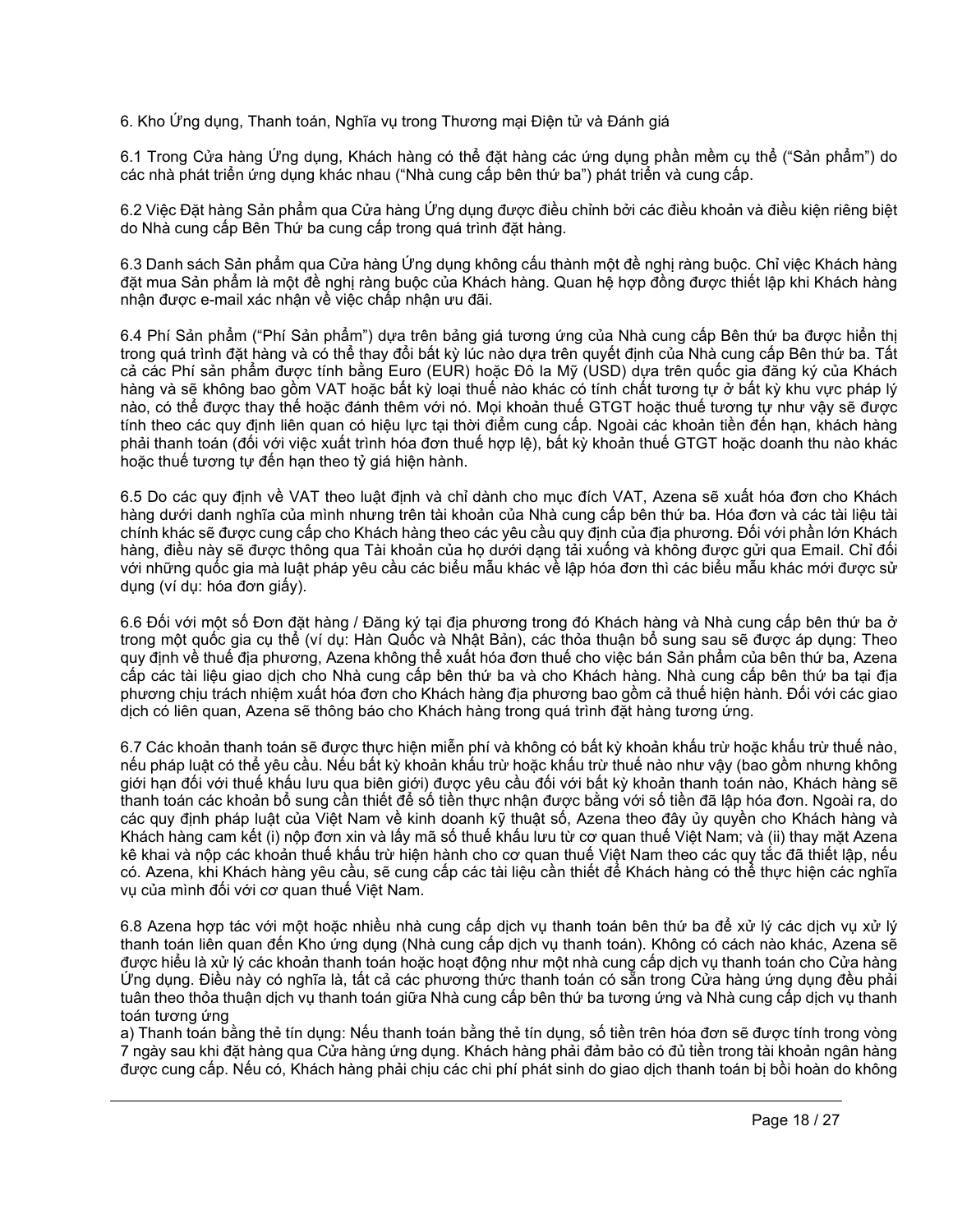đủ tiền trong tài khoản ngân hàng được cung cấp hoặc do dữ liệu tài khoản ngân hàng do Khách hàng truyền không chính xác. Nếu thanh toán không thành công, Khách hàng xác nhận rằng tất cả các giấy phép kỹ thuật đã nhận sẽ trở nên không hợp lệ ngay lập tức.

b) Chuyển khoản ngân hàng: Nếu chuyển khoản ngân hàng thường khả dụng đối với Nhà cung cấp bên thứ ba đang bán, Azena có quyền không cung cấp thanh toán bằng chuyển khoản ngân hàng trong các trường hợp riêng lẻ và giới hạn số tiền có thể thực hiện đặt hàng qua thanh toán bằng chuyển khoản. Giới hạn này áp dụng cho toàn bộ tài khoản khách hàng và cũng tính đến số tiền chưa thanh toán từ các đơn đặt hàng hóa đơn trước đó. Thanh toán đến hạn ngay sau khi đặt hàng và phải thanh toán theo thời hạn thanh toán ghi trên hóa đơn. Nếu vượt quá thời hạn thanh toán, một khoản lãi suất mặc định cao hơn 8 phần trăm so với lãi suất cơ bản tương ứng p.a. sẽ tích lũy.

6.9 Các nghĩa vụ chung sau đây trong thương mại điện tử không áp dụng cho việc đặt mua Sản phẩm qua Cửa hàng ứng dụng:

a) cung cấp các biện pháp kỹ thuật hợp lý, hiệu quả và dễ tiếp cận với sự trợ giúp của Khách hàng có thể xác định và sửa lỗi đầu vào trước khi đặt hàng theo § 312i para. 1 câu 1 không. 1 Bộ luật dân sự Đức;

b) thông báo cho Khách hàng một cách rõ ràng và dễ hiểu thông tin được quy định trong Điều 246c của Đạo luật Giới thiệu Bộ luật Dân sự trong thời gian thích hợp trước khi gửi đơn đặt hàng của họ theo § 312i đoạn. 1 câu 1 không. 2 Bộ luật dân sự Đức; và

c) xác nhận đã nhận được đơn đặt hàng mà không có sự chậm trễ quá mức theo § 312i para. 1 câu 1 không. 3 Bộ luật dân sự Đức.

6.10 Azena chỉ cung cấp hỗ trợ Khách hàng về các lỗi hoặc vấn đề liên quan đến Nền tảng và Cung cấp dịch vụ. Nhà cung cấp bên thứ ba tự chịu trách nhiệm về tất cả các lỗi hoặc vấn đề liên quan đến Sản phẩm của bên thứ ba hoặc cung cấp tất cả hỗ trợ của Khách hàng cho Sản phẩm bên thứ ba của họ.

6.11 Khách hàng có quyền đánh giá và xếp hạng Sản phẩm sau khi được đặt hàng. Khách hàng có nghĩa vụ cung cấp thông tin khách quan và chính xác trong các đánh giá đã gửi. Đánh giá hữu ích nhất khi chúng cung cấp thông tin không thiên vị. Do đó, không được phép đăng các bài đánh giá về Sản phẩm riêng mà Khách hàng có thể cung cấp trong Cửa hàng ứng dụng với tư cách là Sản phẩm của bên thứ ba, cũng như không được phép đánh giá và xếp hạng Sản phẩm để quảng bá sản phẩm đó không phải trả tiền. Các đánh giá không được kiểm tra bởi Azena và có thể không chính xác hoặc gây hiểu lầm. Bất kỳ thao tác đánh giá nào, tức là bất kỳ nỗ lực nào nhằm tăng hoặc giảm điểm xếp hạng một cách giả tạo, đều không được phép. Azena có quyền loại bỏ bất kỳ đánh giá nào trong trường hợp vi phạm các quy định nêu trên. Trong trường hợp Khách hàng hoặc Nhà cung cấp bên thứ ba phát hiện bất kỳ thao tác đánh giá và xếp hạng nào, họ sẽ liên hệ với Azena và báo cáo hành vi vi phạm.

# 7. Sản phẩm dùng thử

7.1 Nhà cung cấp bên thứ ba có thể cung cấp Sản phẩm dùng thử cho các mục đích thử nghiệm mà Khách hàng có thể sử dụng miễn phí trong một khoảng thời gian giới hạn ("Thời gian dùng thử"). Nhà cung cấp bên thứ ba sẽ dán nhãn Sản phẩm dùng thử ở dạng thích hợp, ví dụ: là "Sản phẩm dùng thử", "Phiên bản Demo", "Phiên bản Beta", "Sử dụng Có giới hạn" hoặc "Miễn phí".

7.2 Sản phẩm dùng thử chỉ được sử dụng cho mục đích dùng thử và không nhằm mục đích bán lại, sản xuất hoặc bất kỳ mục đích sử dụng thương mại nào khác. Khách hàng không được quyền sử dụng các Sản phẩm dùng thử liên tục hoặc không bị lỗi. Ngoài Sản phẩm dùng thử đã được đặt hàng, Azena và Nhà cung cấp bên thứ ba có thể ngừng Sản phẩm dùng thử bất kỳ lúc nào mà không cần thông báo và có thể quyết định không bao giờ cung cấp Sản phẩm dùng thử dưới dạng phiên bản đầy đủ của Sản phẩm. Không thể chuyển đổi Sản phẩm dùng thử thành phiên bản đầy đủ của Sản phẩm sau Thời gian dùng thử. Các phiên bản đầy đủ của Sản phẩm cần được đặt hàng và cài đặt riêng.

## 8. Nội dung của bên thứ ba

8.1 Nội dung của Nền tảng và Cung cấp dịch vụ được bao gồm một phần từ Nội dung Azena và một phần từ Nội dung của bên thứ ba. Azena không tiến hành kiểm tra tính đầy đủ, đúng đắn và hợp pháp trong Nội dung của bên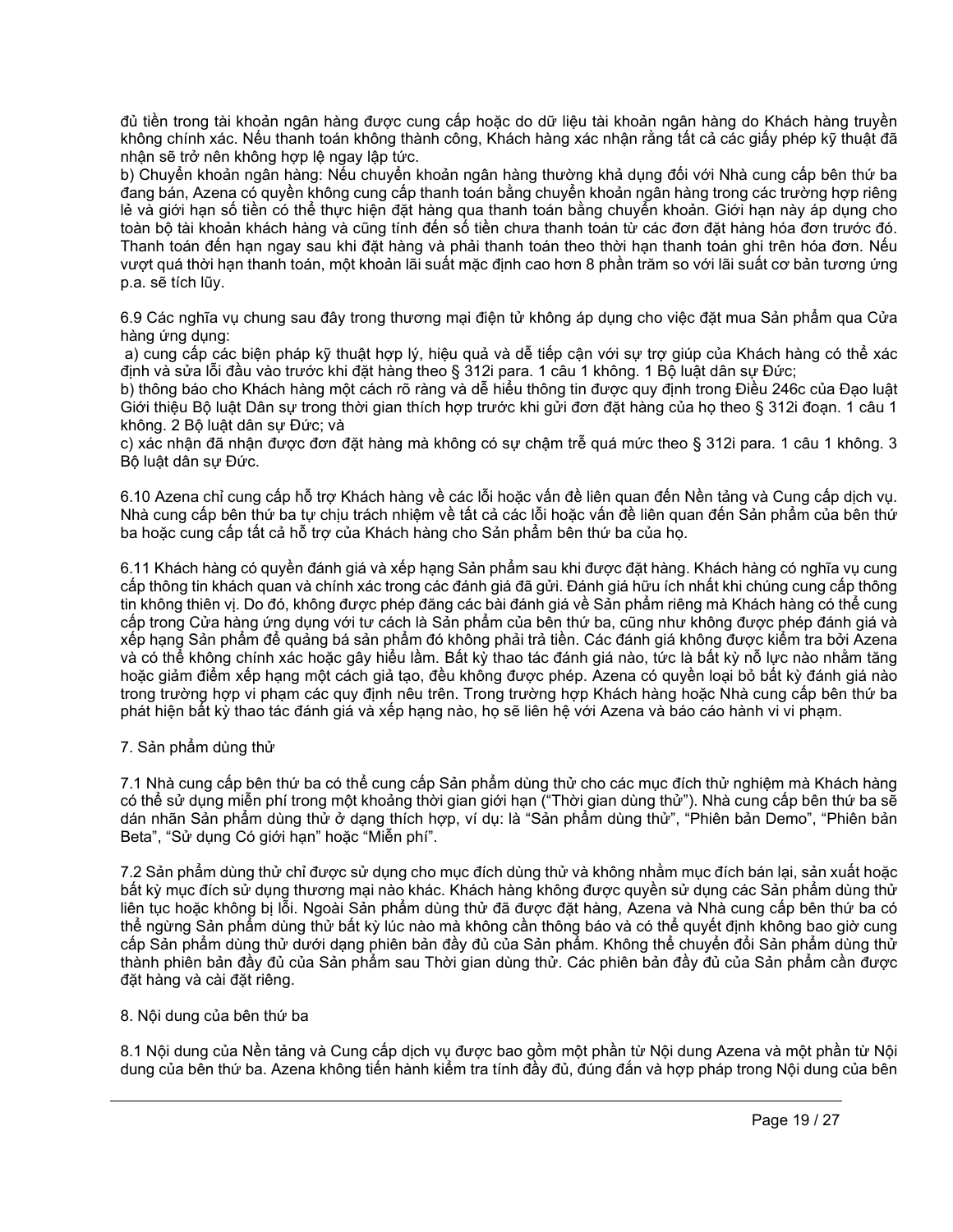thứ ba và không chấp nhận nội dung đó làm nội dung của mình. Đặc biệt, Azena không thực hiện bất kỳ kiểm tra nào về các khía cạnh an toàn liên quan đến Nội dung của bên thứ ba. Điều này cũng áp dụng cho chất lượng của Nội dung bên thứ ba và tính phù hợp của nó đối với một mục đích cụ thể, đồng thời, với điều kiện Nội dung của bên thứ ba được liên kết với các trang web bên ngoài, có thể được xem qua khung.

8.2 Sản phẩm được cung cấp cho Khách hàng bởi Nhà cung cấp bên thứ ba thông qua Cửa hàng ứng dụng. Nhà cung cấp bên thứ ba cung cấp Sản phẩm bằng tên riêng của họ và trên Tài khoản của chính họ. Khi Đặt hàng Sản phẩm do Nhà cung cấp bên thứ ba cung cấp, Khách hàng tham gia vào mối quan hệ hợp đồng với Nhà cung cấp bên thứ ba tương ứng. Do đó, Nhà cung cấp bên thứ ba hoàn toàn chịu trách nhiệm về Sản phẩm đó. Azena không phải là đối tác theo hợp đồng và do đó không chịu trách nhiệm hoặc bảo hành đối với Sản phẩm của Nhà cung cấp bên thứ ba. Azena cũng không phải là đại lý của bất kỳ bên thứ ba nào.

8.3 Bất chấp các quy định trong Mục 8.1 và 8.2, do các quy định về thuế GTGT theo luật định và chỉ dành cho mục đích thuế GTGT, Azena được coi là tham gia vào giao dịch giữa Nhà cung cấp bên thứ ba và Khách hàng liên quan đến Đặt hàng Sản phẩm qua Cửa hàng ứng dụng. Do đó, Azena được coi là hành động dưới danh nghĩa của chính Azena nhưng đối với tài khoản của Nhà cung cấp bên thứ ba (hư cấu về cơ cấu ủy nhiệm cho mục đích VAT). Trong phạm vi cho phép của luật thuế gián thu hiện hành, Azena sẽ phát hành hóa đơn tự lập hóa đơn cho Nhà cung cấp bên thứ ba và Nhà cung cấp bên thứ ba theo đây đồng ý về việc nhận hóa đơn tự lập. Trong trường hợp pháp luật thuế gián thu hiện hành không cho phép xuất hóa đơn tự lập, theo yêu cầu của Azena, Nhà cung cấp bên thứ ba phải xuất hóa đơn cho Azena ngay lập tức. Nó sẽ có trách nhiệm trên Azena ("Obliegenheit") để xuất hóa đơn tương ứng cho Khách hàng. Đối với các Đơn đặt hàng / Đăng ký nhất định, tham khảo phần 6.6.

8.4 Bất chấp các quy định trong Mục 8.1, Azena, theo quyết định riêng của mình, sẽ kiểm tra các thông báo hợp pháp về việc vi phạm Điều khoản Sử dụng này hoặc về bất kỳ sự bất hợp pháp hoặc không chính xác nào đối với Nội dung của Bên thứ ba và nếu có, sẽ thực hiện các hành động thích hợp để chấm dứt tình trạng bất hợp pháp này . Đặc biệt, Azena sẽ xóa Nội dung của bên thứ ba bất hợp pháp hoặc xúc phạm, sau khi Azena biết được nội dung đó.

# 9. Nhiệm vụ của khách hàng

9.1 Bất kể có bất kỳ nghĩa vụ nào khác được quy định trong Điều khoản Sử dụng này, Khách hàng có nghĩa vụ nhanh chóng cung cấp sự hợp tác hợp lý theo yêu cầu của họ. Do đó, Khách hàng là:

a) có nghĩa vụ thay đổi ngay lập tức tất cả các mật khẩu ban đầu được gán cho anh ta thành mật khẩu chỉ Khách hàng biết. Khách hàng được yêu cầu lưu trữ cẩn thận Thông tin đăng nhập của Khách hàng và bảo vệ chúng khỏi bị truy cập trái phép. Nếu Khách hàng biết rằng bên thứ ba đã sử dụng Thông tin đăng nhập của Khách hàng, họ phải thông báo cho Azena bằng văn bản ngay lập tức;

b) có nghĩa vụ chỉnh sửa thông tin trong Tài khoản của Khách hàng ngay lập tức, nếu, sau khi Đăng ký, dữ liệu được chỉ định thay đổi (ví dụ: mã số thuế gián thu hợp lệ mới của Khách hàng);

c) chịu trách nhiệm đảm bảo rằng Sản phẩm đáp ứng các yêu cầu của Khách hàng về năng lực, độ tin cậy và bảo mật.

9.2 Khách hàng sẽ không (và sẽ đảm bảo rằng bất kỳ Người dùng nào trong Tài khoản của Khách hàng sẽ không): a) Cố ý truy cập, giả mạo hoặc sử dụng các phần không công khai của Nền tảng và Dịch vụ hoặc hệ thống cung cấp kỹ thuật của các nhà cung cấp của S & ST;

b) Sử dụng bất kỳ rô bốt, trình thu thập dữ liệu, trình thu thập dữ liệu, máy quét hoặc các công cụ thu thập hoặc trích xuất dữ liệu tự động tương tự khác, chương trình, thuật toán hoặc phương pháp luận để tìm kiếm, truy cập, thu thập, sao chép hoặc giám sát bất kỳ phần nào của Nền tảng và / hoặc Dịch vụ cung cấp ngoài thông qua tài liệu Điểm cuối API;

c) Đăng hoặc truyền tải bất kỳ tệp nào có chứa vi rút, sâu, ngựa Trojan hoặc bất kỳ tính năng gây ô nhiễm hoặc phá hoại nào khác hoặc gây cản trở hoạt động bình thường của Nền tảng và Dịch vụ;

d) Cố gắng giải mã, dịch ngược, tháo rời hoặc thiết kế ngược hoặc cố gắng khám phá hoặc xác định mã nguồn của bất kỳ phần mềm nào hoặc bất kỳ thuật toán độc quyền nào được sử dụng, bao gồm hoặc theo bất kỳ cách nào tạo nên một phần của Nền tảng và Dịch vụ;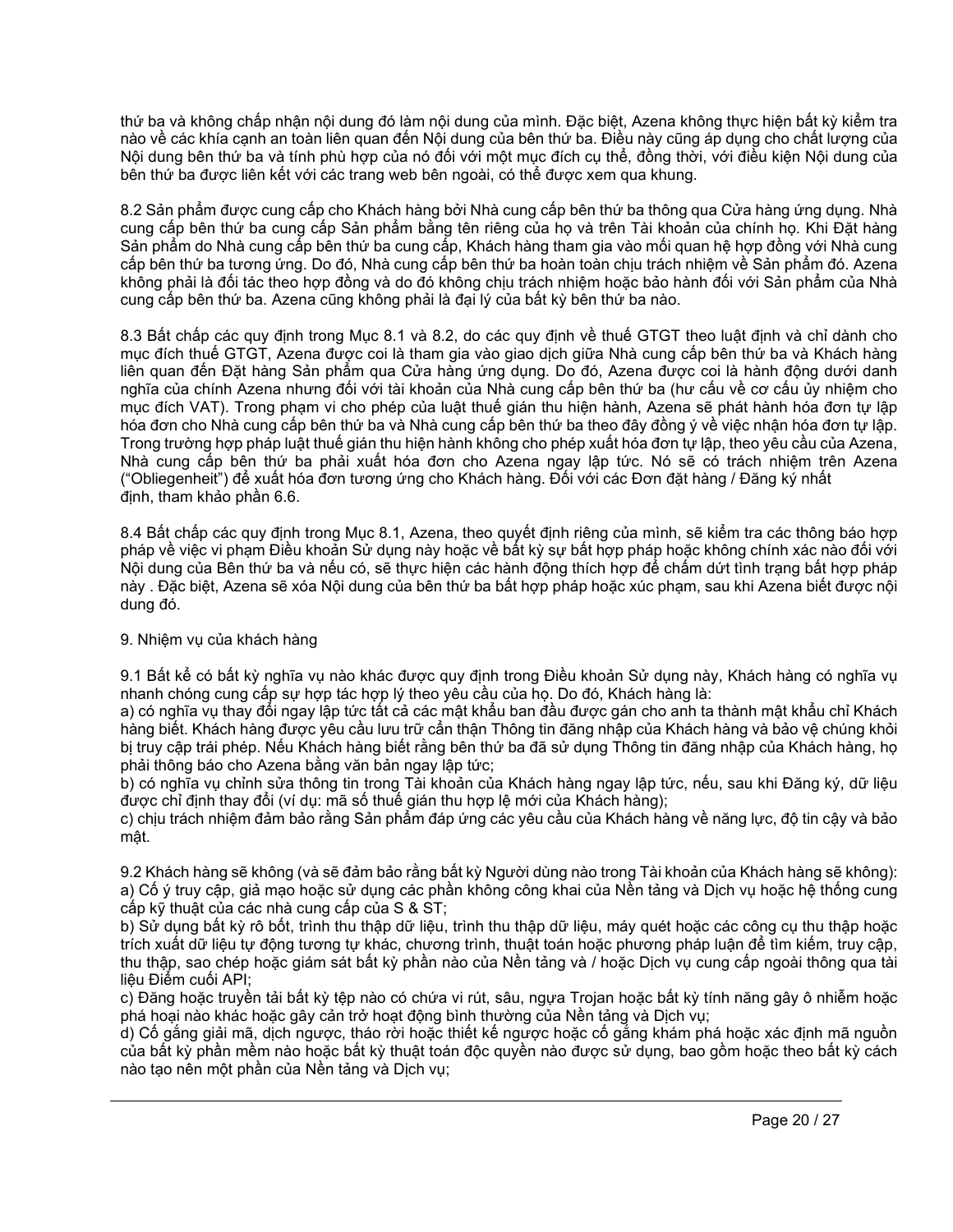e) Cố gắng thăm dò, quét hoặc kiểm tra lỗ hổng bảo mật của Nền tảng và các Sản phẩm dịch vụ hoặc vi phạm hoặc làm suy yếu hoặc phá vỡ bất kỳ biện pháp bảo mật hoặc xác thực nào bảo vệ Nền tảng và Dịch vụ; f) Đóng khung hoặc phản chiếu Nền tảng và Cung cấp dịch vụ; hoặc là

g) Sử dụng bất kỳ thiết bị, phần mềm hoặc quy trình nào can thiệp vào bất kỳ ứng dụng, chức năng hoặc việc sử dụng nào của Nền tảng và Dịch vụ cụng cấp hoặc nhằm mục đích làm hỏng, tạo tải quá mức, can thiệp bất lợi, i lén lút đánh chặn hoặc chiếm đoạt bất kỳ hệ thống nào, dữ liệu hoặc thông tin liên lạc được lưu trữ hoặc truyền đi với nó.

# 10. Quyền sử dụng

10.1 Azena theo đây cấp cho Khách hàng quyền có giới hạn, không độc quyền, không cấp phép phụ, có thể thu hồi và không thể chuyển nhượng để truy cập Nền tảng và sử dụng Cung cấp dịch vụ chỉ theo các Điều khoản sử dụng này, trong thời hạn như được cung cấp trong Phần 17.1.

10.2 Việc cài đặt, sử dụng, truy cập, hiển thị và thực thi Sản phẩm được đặt hàng trong Cửa hàng ứng dụng yêu cầu giấy phép riêng cho từng thiết bị video (thiết bị vật lý hoặc hệ thống kỹ thuật số riêng lẻ) mà Sản phẩm đó được cài đặt, sử dụng, truy cập, hiển thị hoặc được thực hiện cùng một lúc. Giấy phép có được qua Cửa hàng ứng dụng được Azena kết nối với các thiết bị video cụ thể. Azena có quyền, thay mặt cho Nhà cung cấp bên thứ ba, kiểm tra xem việc sử dụng Sản phẩm có được qua Cửa hàng ứng dụng có tuân thủ phạm vi quyền được cấp bởi giấy phép đó hay không. Việc thi tuyển phải được thông báo với thời gian báo trước hợp lý. Trong quá trình kiểm tra, phải đảm bảo rằng không có dữ liệu cá nhân nào được truyền sang Azena. Khách hàng sẽ hỗ trợ Azena trong khả năng của mình để thực hiện quá trình kiểm tra như vậy. Azena, theo quyết định riêng của mình, có thể ủy quyền cho các bên thứ ba đủ điều kiện bị ràng buộc bởi các nghĩa vụ bảo mật đủ để thực hiện các cuộc kiểm tra như vậy.

10.3 Khi Azena cung cấp các phiên bản mới, cập nhật, nâng cấp, sửa đổi hoặc mở rộng của Nền tảng và Dịch vụ hoặc thực hiện các thay đổi khác liên quan đến Nền tảng và Dịch vụ, các quy định của Mục 10 cũng sẽ được áp dụng.

10.4 Khách hàng sẽ không có quyền nào không được cấp rõ ràng cho Khách hàng theo các Điều khoản Sử dụng này. Khách hàng sẽ không được quyền sử dụng Nền tảng và Cung cấp dịch vụ vượt quá phạm vi sử dụng được cấp trong Điều khoản sử dụng này hoặc cung cấp Nền tảng và Cung cấp dịch vụ cho các bên thứ ba. Đặc biệt, không được phép sao chép Nền tảng và Cung cấp dịch vụ hoặc cung cấp nó để sử dụng trong một khoảng thời gian giới hạn, cụ thể là không được cho thuê hoặc cho mượn.

10.5 Nếu Khách hàng vi phạm bất kỳ quy định nào trong Mục 10 này, Azena sẽ có quyền và bảo lưu quyền đình chỉ quyền truy cập của Khách hàng vào Nền tảng và Cung cấp dịch vụ theo Mục 14, miễn là việc tạm ngưng đó khắc phục được vi phạm. Khách hàng sẽ được thông báo trước khi tạm ngưng như vậy. Trong trường hợp Khách hàng vi phạm nhiều lần Mục 10 này, Azena sẽ có quyền chấm dứt Tài khoản vì nguyên nhân, trừ khi Khách hàng không chịu trách nhiệm về vi phạm.

# 11. Sở hữu trí tuệ

11.1 Azena và các nhà cấp phép của Azena sở hữu tất cả các quyền, quyền sở hữu và lợi ích trong và đối với Nền tảng và Dịch vụ cũng như tất cả các quyền sở hữu trí tuệ và công nghệ liên quan.

11.2 Khách hàng không được phép xóa các thông báo và ký hiệu trong Nền tảng và Dịch vụ cung cấp liên quan đến bảo mật, bản quyền, quyền nhãn hiệu, quyền bằng sáng chế và các quyền sở hữu trí tuệ khác. Tùy thuộc vào Nội dung của Khách hàng, Azena hoặc người cấp phép của Azena sở hữu tất cả các quyền, quyền sở hữu và lợi ích đối với bất kỳ và tất cả các bản quyền, quyền nhãn hiệu, quyền bằng sáng chế và tài sản trí tuệ khác hoặc các quyền khác trong Nền tảng và Dịch vụ cũng như bất kỳ cải tiến, đóng góp thiết kế hoặc các tác phẩm phái sinh do Azena hoặc người cấp phép của Azena hình thành hoặc tạo ra trong hoặc đối với Nền tảng và Sản phẩm dịch vụ.

# 12. Phần mềm nguồn mở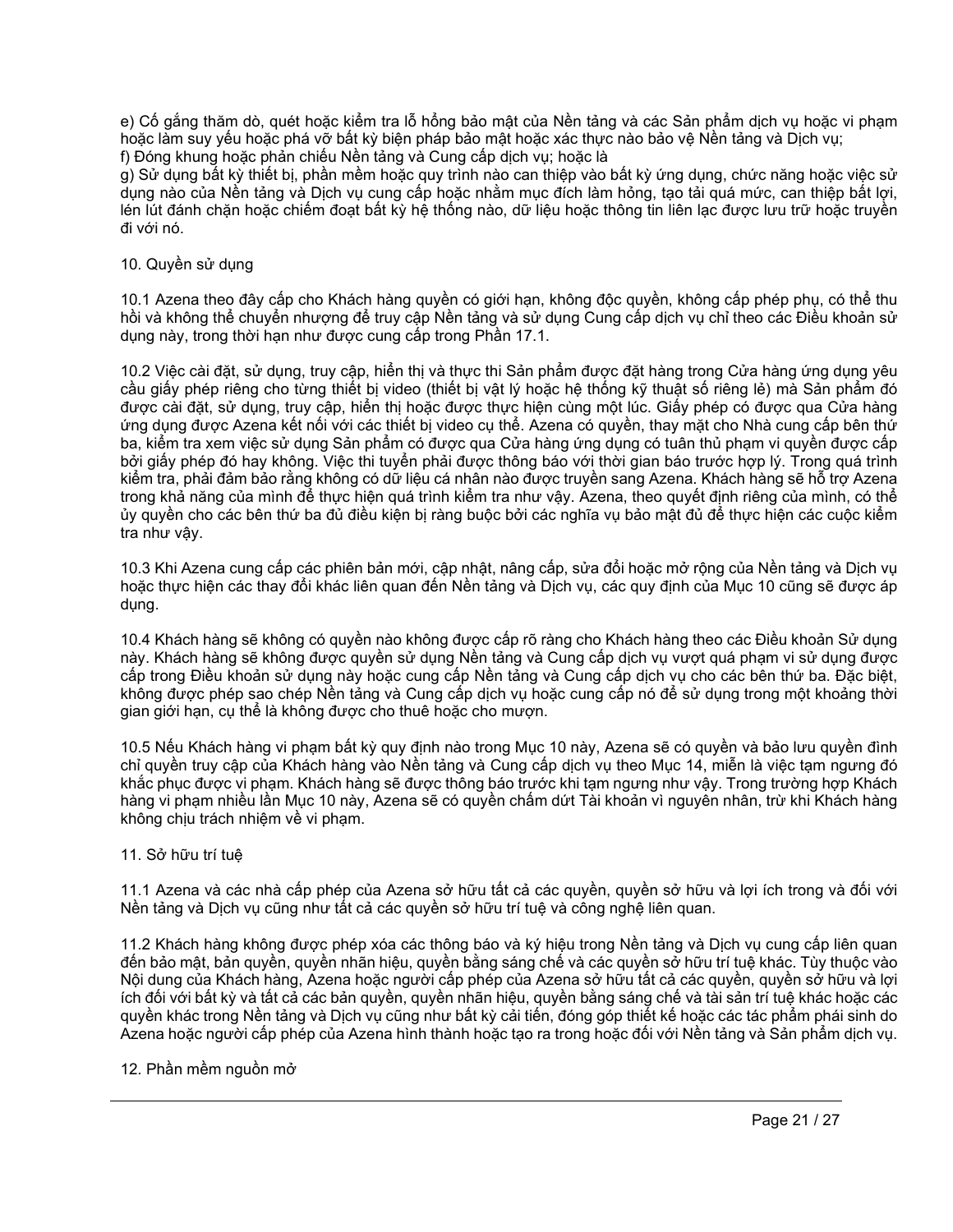Các thành phần Phần mềm nguồn mở và miễn phí (FOSS) bao gồm các điều kiện cấp phép FOSS hiện hành được sử dụng trong Nền tảng và Cung cấp dịch vụ sẽ được minh họa trong Mô tả sản phẩm hoặc trong chính ứng dụng, nếu việc cung cấp yêu cầu thực hiện các nghĩa vụ của giấy phép FOSS.

# 13. Nội dung khách hàng

13.1 Bằng cách gửi, tải lên, chia sẻ, xuất bản, truyền hoặc cung cấp Nội dung của Khách hàng trên hoặc thông qua Nền tảng hoặc Dịch vụ, Khách hàng theo đây cấp cho Azena một giấy phép được trả phí hoàn toàn, miễn phí bản quyền, trên toàn thế giới, có thể cấp phép lại, không độc quyền và quyền sử dụng Nội dung của Khách hàng trong thời hạn của Điều khoản Sử dụng này theo Mục 17 và với mục đích duy nhất là cho phép Azena thực hiện các nghĩa vụ của mình theo các Điều khoản Sử dụng này. Đặc biệt, quyền sử dụng bao gồm

a) việc lưu trữ Nội dung của Khách hàng trên các máy chủ của Azena hoặc của các bên thứ ba do Azena ủy quyền trong hoặc ngoài nước;

b) sao chép, sửa đổi, điều chỉnh, kiểm duyệt và xuất bản Nội dung của khách hàng, cụ thể là thực hiện công khai và hiển thị công khai Nội dung của khách hàng thông qua Nền tảng hoặc Dịch vụ cung cấp (hoặc các phần của nó) và hiển thị công khai Nội dung của khách hàng trên các trang web do Azena điều hành và trên mạng xã hội và các nền tảng tương tự (như Facebook, Google, Stack Overflow, LinkedIn, Twitter, v.v.).

## 13.2 Khách hàng đảm bảo rằng

a) Khách hàng có tất cả các quyền và tiêu đề đối với Nội dung của Khách hàng cần thiết để cấp cho Azena tất cả các quyền theo Điều khoản Sử dụng này;

b) Nội dung của Khách hàng sẽ không vi phạm các Điều khoản Sử dụng này hoặc luật hiện hành và sẽ không vi phạm hoặc chiếm đoạt quyền sở hữu trí tuệ của bên thứ ba;

c) Nội dung của Khách hàng không có vi-rút, sâu, phần mềm độc hại, ngựa Trojan hoặc bất kỳ tính năng gây ô nhiễm hoặc phá hoại nào khác.

13.3 Không ảnh hưởng đến nghĩa vụ của S & ST trong việc lưu trữ Nội dung của Khách hàng theo Mục 4.6, Khách hàng có nghĩa vụ thường xuyên tạo sao lưu Nội dung của Khách hàng trong một phương tiện lưu trữ thay thế.

## 14. Đình chỉ

14.1 Azena có thể tạm dừng quyền truy cập của Khách hàng vào Nền tảng và / hoặc Cung cấp dịch vụ, nếu Azena xác định một cách hợp lý rằng

a) Nội dung của Khách hàng và / hoặc việc Khách hàng sử dụng Nền tảng và / hoặc Cung cấp dịch vụ

• gây ra rủi ro bảo mật cho Nền tảng và / hoặc Cung cấp dịch vụ và / hoặc bất kỳ bên thứ ba nào;

• có thể tác động xấu đến Nền tảng và / hoặc Cung cấp dịch vụ hoặc hệ thống hoặc Nội dung của bất kỳ bên thứ ba nào;

• vi phạm bất kỳ luật hiện hành nào hoặc bất kỳ quyền nào của bên thứ ba;

• có thể khiến Azena, Chi nhánh của S & ST hoặc bất kỳ bên thứ ba nào phải chịu trách nhiệm pháp lý; hoặc là • có thể gian lận.

b) Khách hàng vi phạm các Điều khoản Sử dụng này;

c) Khách hàng quá hạn các nghĩa vụ thanh toán của mình trong hơn 30 ngày; hoặc là

d) Khách hàng đã ngừng hoạt động theo quy trình thông thường, thực hiện chuyển nhượng vì lợi ích của các chủ nợ hoặc định đoạt tương tự tài sản của Khách hàng hoặc trở thành đối tượng của bất kỳ thủ tục phá sản, tổ chức lại, thanh lý, giải thể hoặc tương tự.

14.2 Azena sẽ thông báo cho Khách hàng về việc tạm ngưng bằng cách gửi thông báo đến địa chỉ email được liên kết với Tài khoản của Khách hàng trước khi tạm ngừng trừ khi do tính chất nghiêm trọng và khẩn cấp của vấn đề mà Azena cần phải hành động ngay lập tức và không thể thông báo trước.

14.3 Việc tạm ngừng sẽ được thu hồi sau khi Khách hàng đã giải quyết xong vấn đề dẫn đến việc tạm ngừng và đã thông báo cho Azena một cách tương ứng.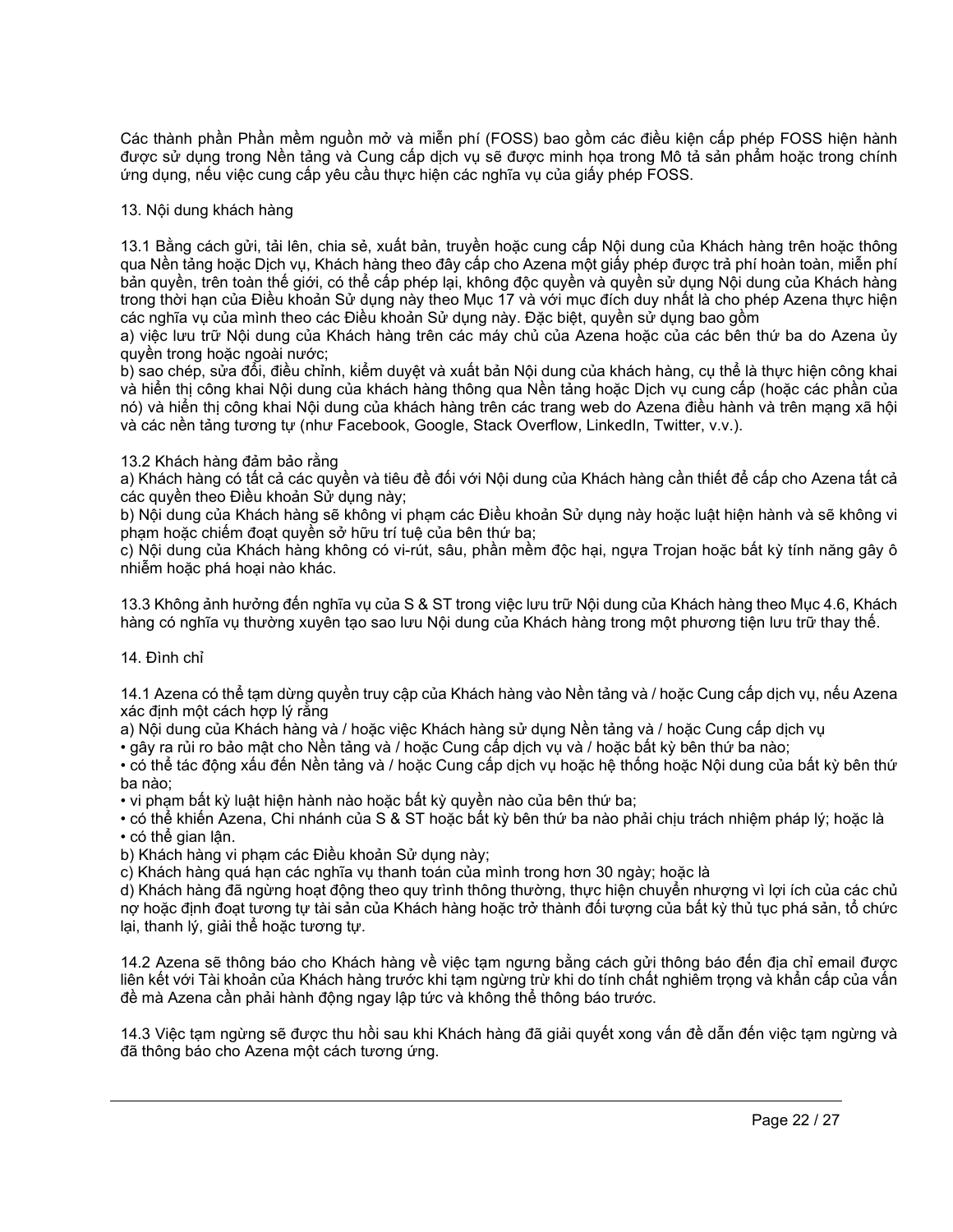14.4 Quyền của Azena đình chỉ quyền truy cập của Khách hàng vào Nền tảng và / hoặc Cung cấp dịch vụ ngoài quyền của Azena để chấm dứt các Điều khoản sử dụng này theo Mục 17 và các biện pháp khắc phục khác mà Azena có thể có theo luật hiện hành.

15. Trách nhiệm pháp lý

15.1 Azena chịu trách nhiệm theo quy định của pháp luật

a) trong trường hợp cố ý hoặc sơ suất;

b) phù hợp với các quy định của Đạo luật về trách nhiệm sản phẩm của Đức hoặc bất kỳ luật bắt buộc tương ứng hiện hành nào;

c) trong phạm vi bảo đảm do Azena đưa ra; và

d) thiệt hại về tính mạng hoặc thương tật / tổn hại về cơ thể.

15.2 Trong trường hợp có bất kỳ thiệt hại nào về tài sản và tài chính do bất cẩn gây ra theo bất kỳ cách nào khác, Azena và những người được Azena tham gia thực hiện nghĩa vụ của mình sẽ chỉ chịu trách nhiệm trong trường hợp vi phạm nghĩa vụ hợp đồng quan trong, số tiền có hạn, tuy nhiên, đối với những thiệt hại có thể thấy trước tại thời điểm Khách hàng chấp nhận các Điều khoản Sử dụng này và điển hình của loại hợp đồng; nghĩa vụ hợp đồng quan trọng là những nghĩa vụ cần thiết để thực hiện các Điều khoản sử dụng này, do đó Khách hàng có thể dựa vào đó ("Nghĩa vụ quan trọng").

15.3 Bất chấp quy định tại Mục 15.1, trong trường hợp Khách hàng vi phạm bất cẩn Nghĩa vụ trọng yếu, số tiền Azena chịu trách nhiệm đối với tất cả các sự kiện thiệt hại xảy ra trong cùng năm hợp đồng được giới hạn ở 100% phí phát sinh theo Tài khoản của Khách hàng trong năm xảy ra sự kiện thiệt hại, tuy nhiên, tối đa là 50.000 Euro mỗi năm hợp đồng. Một năm hợp đồng sẽ là khoảng thời gian 12 tháng bắt đầu từ ngày Đăng ký và mỗi khoảng thời gian mười hai tháng tiếp theo.

15.4 Trách nhiệm không do lỗi đối với các thiệt hại theo § 536a BGB sẽ được loại trừ đối với các khiếm khuyết tồn tại tại thời điểm kết thúc Điều khoản Sử dụng này

15.5 Hơn nữa, trách nhiệm pháp lý của Azena được loại trừ.

15.6 Azena sẽ không chịu trách nhiệm về việc mất Nội dung của Khách hàng nếu thiệt hại là do Khách hàng không sao lưu dữ liệu theo Mục 13.3, do đó đảm bảo rằng Dữ liệu Khách hàng bị mất có thể được khôi phục với nỗ lực hợp lý.

15.7 Các giới hạn trách nhiệm nêu trên cũng sẽ được áp dụng trong trường hợp do lỗi của một người thuộc Azena trong việc thực hiện nghĩa vụ của mình và trách nhiệm cá nhân của nhân viên, người đại diện và các cơ quan công ty của Azena.

## 16. Bồi thường

16.1.

a) bất kỳ vi phạm nào đối với các Điều khoản Sử dụng này hoặc bất kỳ vi phạm nào đối với bất kỳ luật hoặc quy định hiện hành nào của Khách hàng hoặc do việc sử dụng Nội dung của Khách hàng;

b) việc Khách hàng sử dụng Nền tảng hoặc Cung cấp dịch vụ theo cách thức vi phạm hoặc vi phạm bất kỳ quyền nào của Bên thứ ba, bao gồm nhưng không giới hạn bất kỳ thương tích, mất mát hoặc thiệt hại nào dưới bất kỳ hình thức nào phát sinh liên quan đến hoặc do việc sử dụng dịch vụ thanh toán của Khách hàng;

c) các khiếu nại về Nội dung của Khách hàng hoặc sự kết hợp của Nội dung của Khách hàng với các ứng dụng khác và các sản phẩm, nội dung hoặc quy trình của bên thứ ba, bao gồm mọi khiếu nại phát sinh từ cáo buộc vi phạm hoặc lạm dụng quyền của bên thứ ba thông qua Nội dung của Khách hàng hoặc thông qua sử dụng, phát triển, thiết kế, sản xuất , quảng cáo hoặc tiếp thị Nội dung của Khách hàng;

d) việc Khách hàng sử dụng Phần mềm nguồn mở;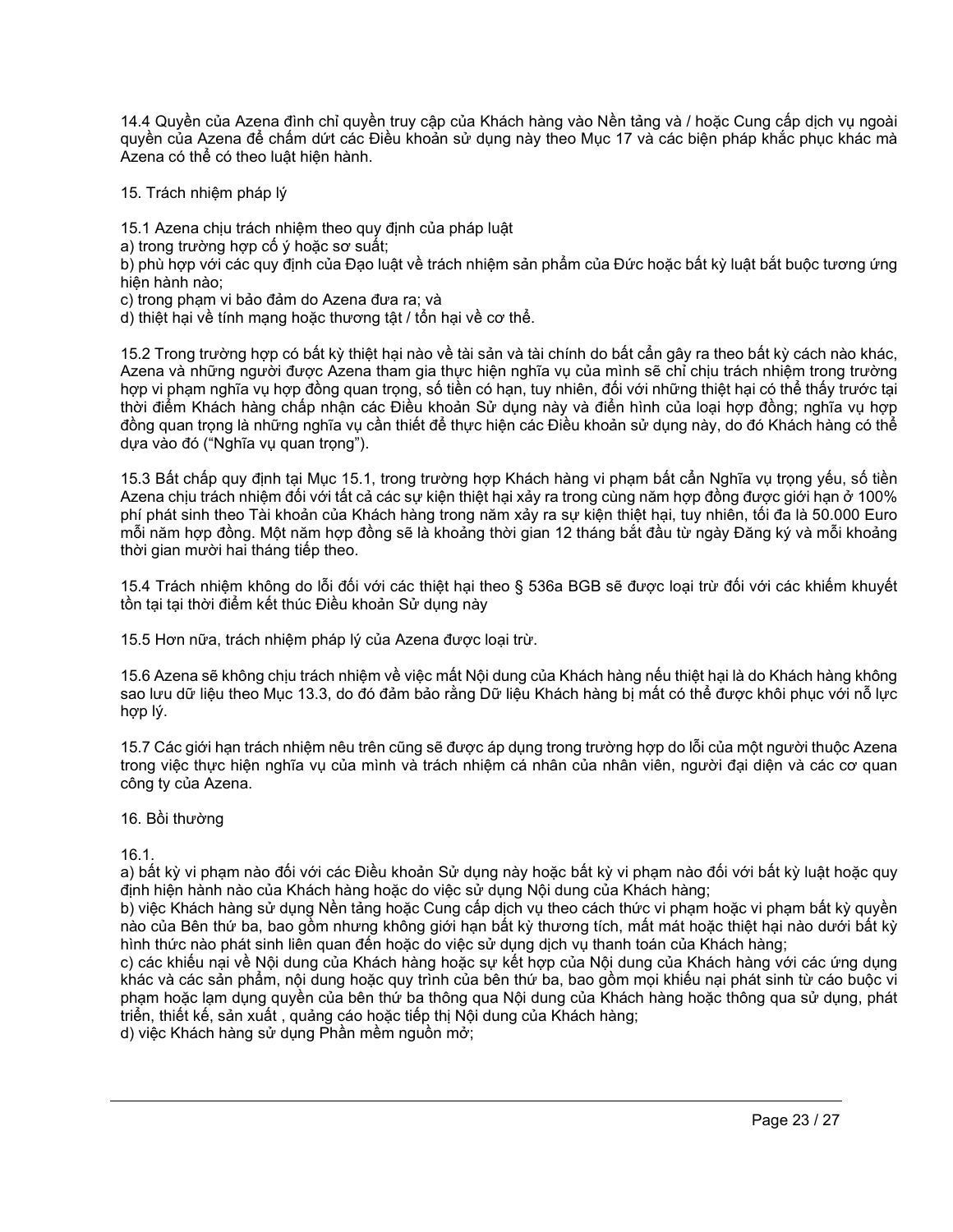e) mọi hành vi vi phạm luật bảo vệ dữ liệu hiện hành tương ứng hoặc các quy định liên quan đến luật bảo vệ dữ liệu khác theo thỏa thuận giữa các Bên tại đây hoặc trong bối cảnh khác của Khách hàng hoặc thông qua Nội dung của Khách hàng;

f) bất kỳ hành vi vi phạm luật kiểm soát xuất khẩu và tái xuất khẩu hiện hành và các quy định trừng phạt của Khách hàng;

g) mọi hành vi vi phạm các yêu cầu của luật thuế hiện hành;

trừ khi Khách hàng không chịu trách nhiệm về khiếu nại.

16.2 Azena sẽ thông báo cho Khách hàng ngay lập tức và bảo vệ cho Khách hàng về những khiếu nại này. Azena sẽ cung cấp cho Khách hàng tất cả các hỗ trợ hợp lý. Đặc biệt, Azena, trong chừng mực có thể, sẽ cung cấp cho Khách hàng tất cả thông tin cần thiết về việc sử dụng và quá trình xử lý có thể của Kho ứng dụng tuân theo Điều khoản sử dụng này, nếu điều này là cần thiết để Khách hàng chống lại yêu cầu.

# 17. Thời hạn và Chấm dứt

17.1 Thời hạn của Điều khoản Sử dụng này bắt đầu từ ngày Đăng ký và sẽ có hiệu lực cho đến khi bị Azena hoặc Khách hàng chấm dứt.

# 17.2 Chấm dứt vì sự thuận tiện

a) Khách hàng có thể chấm dứt các Điều khoản Sử dụng này bất kỳ lúc nào vì bất kỳ lý do gì và đóng Tài khoản đối với tất cả các Sản phẩm Dịch vụ mà Azena cung cấp cơ chế đóng tài khoản.

b) Azena có thể chấm dứt các Điều khoản Sử dụng này vì bất kỳ hoặc không có lý do nào, vào bất kỳ lúc nào, bằng cách cung cấp thông báo ba (3) tháng có hiệu lực vào cuối tháng dương lịch. Do đó, quyền tam ngưng Tài khoản của Khách hàng theo Mục 14 sẽ không bị ảnh hưởng.

# 17.3 Chấm dứt vì nguyên nhân

a) Quyền của các Bên chấm dứt các Điều khoản Sử dụng này vì lý do và không cần thông báo sẽ không bị ảnh hưởng.

b) Lý do chính đáng sẽ là bằng chứng cụ thể khi một Bên vi phạm hoàn toàn nghĩa vụ theo Điều khoản Sử dụng này, đặc biệt nếu Khách hàng sử dụng Nền tảng hoặc Dịch vụ nằm ngoài phạm vi của Điều khoản Sử dụng này và vẫn vi phạm sau khi kết thúc trong thời gian chữa khỏi hợp lý sau khi có thông báo cảnh báo của Azena.

## 17.4 Hiệu lực chấm dứt

Vào ngày chấm dứt có hiệu lực

a) Nền tảng bao gồm Cung cấp dịch vụ sẽ không thể truy cập được nữa;

b) Khách hàng vẫn chịu trách nhiệm đối với tất cả các khoản phí và lệ phí đã phát sinh cho đến ngày chấm dứt, bao gồm cả phí và lệ phí cho các công việc trong quá trình hoàn thành sau ngày chấm dứt;

c) tất cả các ủy quyền của Khách hàng theo các Điều khoản Sử dụng này kết thúc. Việc chấm dứt các Điều khoản sử dụng này cũng đồng nghĩa với việc chấm dứt tất cả các User ID được cung cấp cho nhân viên hoặc Người dùng cuối của Khách hàng;

d) Azena không còn nghĩa vụ lưu trữ và sao lưu Nội dung của Khách hàng. Khách hàng có trách nhiệm bảo mật Nội dung của Khách hàng trước ngày chấm dứt có hiệu lực; và

e) Việc chấm dứt sẽ không có bất kỳ ảnh hưởng nào đến thời hạn thỏa thuận giữa Khách hàng và Nhà cung cấp bên thứ ba.

## 18. Bảo mật dữ liệu

18.1 Các Bên sẽ tuân thủ các quy định của luật bảo vệ dữ liệu được áp dụng tương ứng và ràng buộc nhân viên của họ có liên quan đến mối quan hệ hợp đồng này và việc thực hiện các quy định đó đối với quyền riêng tư và bảo mật dữ liệu theo các luật hiện hành, ngoại trừ trong phạm vi mà họ đã tuân theo nghĩa vụ chung để hành động phù hợp.

18.2 Nếu Khách hàng xử lý dữ liệu cá nhân, thì Khách hàng đảm bảo rằng anh ta được ủy quyền để làm như vậy theo luật và quy định hiện hành và rằng anh ta đã nhận được tất cả sự đồng ý cần thiết, ủy quyền và các quyền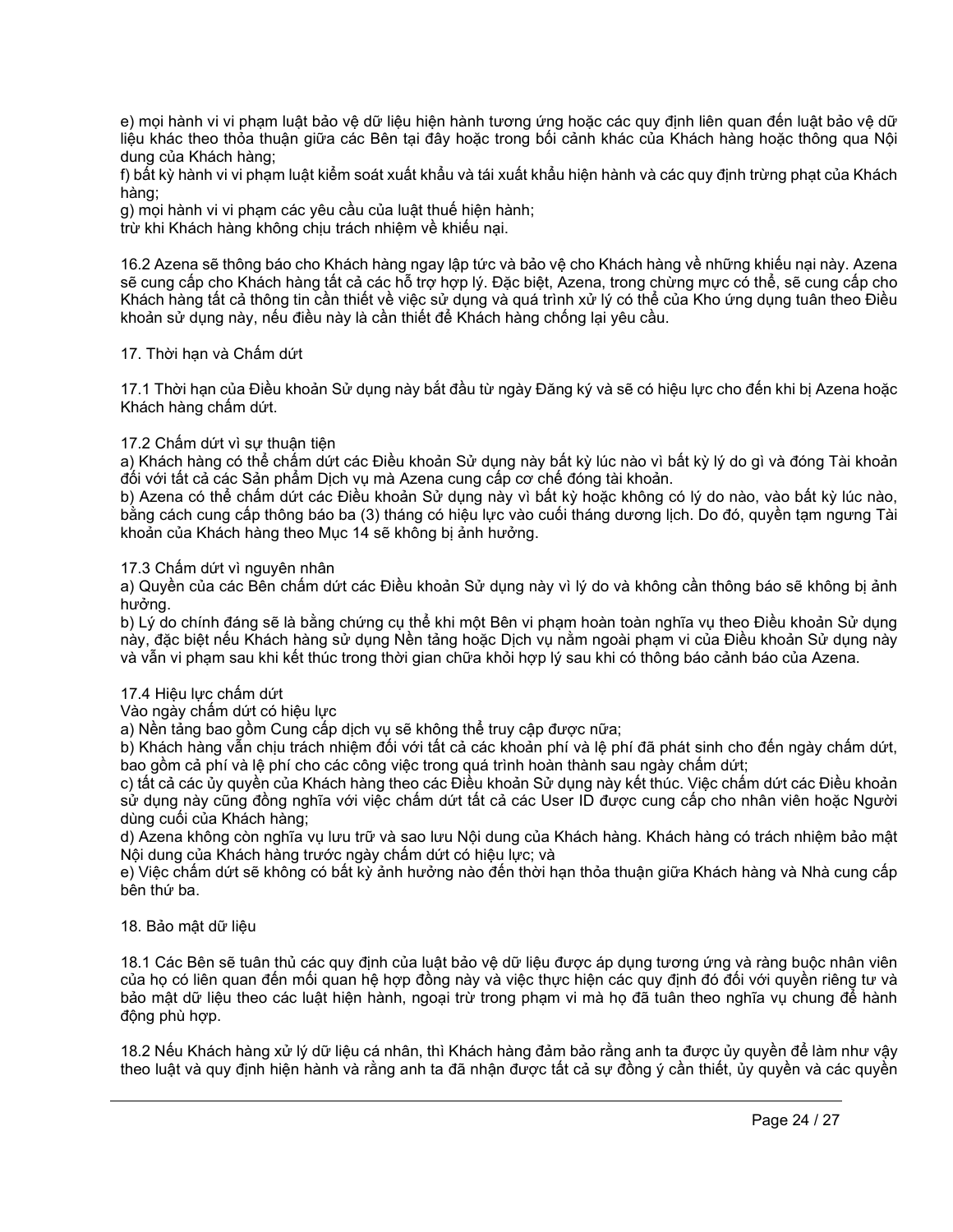cần thiết hoặc đã tham gia các thỏa thuận cần thiết với bên thứ ba một cách hợp lệ để cho phép Azena thực hiện các nhiệm vụ dưới đây, bao gồm mọi quyền truy cập và xử lý dữ liệu cá nhân và dữ liệu riêng tư khác của tất cả các cá nhân có liên quan và / hoặc bên thứ ba (ví dụ: khách hàng cuối của Khách hàng hoặc nhân viên của Khách hàng) có thể được bảo vệ đặc biệt theo luật hiện hành.

18.3 Azena sẽ chỉ xử lý dữ liệu cá nhân liên quan đến Khách hàng trong phạm vi cần thiết để thực hiện các Điều khoản Sử dụng này hoặc các luật hiện hành cho phép. Khách hàng thừa nhận và xác nhận việc thu thập và xử lý dữ liệu cá nhân đó trong phạm vi này. Thông tin về việc xử lý dữ liệu cá nhân có thể được tìm thấy trong thông báo bảo vệ dữ liệu của Nền tảng và Cung cấp dịch vụ tại https://www.azena.com/en/privacy-policy.

18.4 Trong chừng mực Azena đang hoạt động như một bộ xử lý dữ liệu thay mặt cho Khách hàng, thì điều này cấu thành một quá trình xử lý thay mặt cho một bên kiểm soát. Các hoạt động xử lý như vậy sẽ phải tuân theo và được quy định thêm trong thỏa thuận xử lý dữ liệu được ủy quyền cần thiết do Azena cung cấp trong các quy trình liên quan ("Thỏa thuận xử lý dữ liệu được ủy quyền"), mà các bên phải ký kết trước khi sử dụng Nền tảng và Cung cấp dịch vụ dưới dạng văn bản nếu luật hiện hành yêu cầu.

18.5 Vì (các) Nhà cung cấp bên thứ ba có thể thu thập hoặc xử lý dữ liệu cá nhân của Khách hàng khi Khách hàng đặt hàng Sản phẩm của bên thứ ba, Khách hàng (với vai trò là Nhà cung cấp cho Người dùng cuối) phải đảm bảo rằng bất kỳ và tất cả các yêu cầu luật bảo vệ dữ liệu hiện hành sẽ được đáp ứng khi cộng tác với Nhà cung cấp bên thứ ba thông qua Nền tảng và Cung cấp dịch vụ, bao gồm, nhưng không giới hạn, ký kết thỏa thuận thích hợp về xử lý dữ liệu thay mặt cho người kiểm soát, nếu cần thiết bằng văn bản.

18.6 Các nghĩa vụ theo Mục 18.1 đến 18.5 sẽ tiếp tục tồn tại miễn là Dữ liệu khách hàng nằm trong vùng ảnh hưởng của Azena, cũng như sau ngày chấm dứt Điều khoản sử dụng này.

19. Bảo mật

19.1 Các Bên đồng ý giữ tất cả Thông tin Bí mật mà họ biết được trong khi truy cập Nền tảng và sử dụng Cung cấp dịch vụ được bảo mật nghiêm ngặt và chỉ sử dụng thông tin đó cho các mục đích đã thỏa thuận theo hợp đồng. "Thông tin Bí mật" cho mục đích sử dụng này có nghĩa là thông tin, tài liệu, chi tiết và dữ liệu, được đánh dấu là như vậy hoặc phải được hiểu một cách hợp lý là được bảo mật theo bản chất của thông tin. Đặc biệt, Khách hàng phải coi là bí mật đối với bất kỳ thông tin không công khai nào liên quan đến tính khả dụng, hiệu suất hoặc chức năng của Nền tảng và Cung cấp dịch vụ. Các Bên sẽ không tìm cách đăng ký quyền sở hữu trí tuệ đối với Thông tin Bí mật của Bên kia.

19.2 Nếu Thông tin bí mật theo định nghĩa trên được cơ quan công quyền yêu cầu, thì Bên kia - trong phạm vi được pháp luật cho phép - sẽ được thông báo ngay lập tức và trước khi Thông tin mật được cung cấp cho cơ quan công quyền.

19.3 Các nghĩa vụ theo Mục 19.1 sẽ mất hiệu lực đối với thông tin đó hoặc các phần của thông tin đó liên quan đến việc Bên nhận được thông tin bằng chứng rằng nó

a) được Bên đó biết đến hoặc thường có thể truy cập được trước ngày nhận hoặc được biết từ bên thứ ba sau ngày nhận một cách hợp pháp và không có bất kỳ nghĩa vụ bảo mật nào;

b) đã được công chúng biết đến hoặc thường có thể truy cập được trước ngày nhận;

c) được công chúng biết đến hoặc trở nên phổ biến có thể truy cập được sau ngày nhận mà Bên nhận được thông tin không chịu trách nhiệm về việc này.

19.4 Mỗi Bên có thể tiết lộ Thông tin bí mật cho nhân viên và Chi nhánh của mình nếu

a) điều này là cần thiết cho mục đích thực hiện các Điều khoản Sử dụng này,

b) Thông tin Bí mật sẽ chỉ được tiết lộ trong phạm vi cần thiết để tích hợp trong Điều khoản Sử dụng này ("cần biết"), và

c) người nhận Thông tin bí mật có nghĩa vụ duy trì tính bảo mật theo Mục 19.5.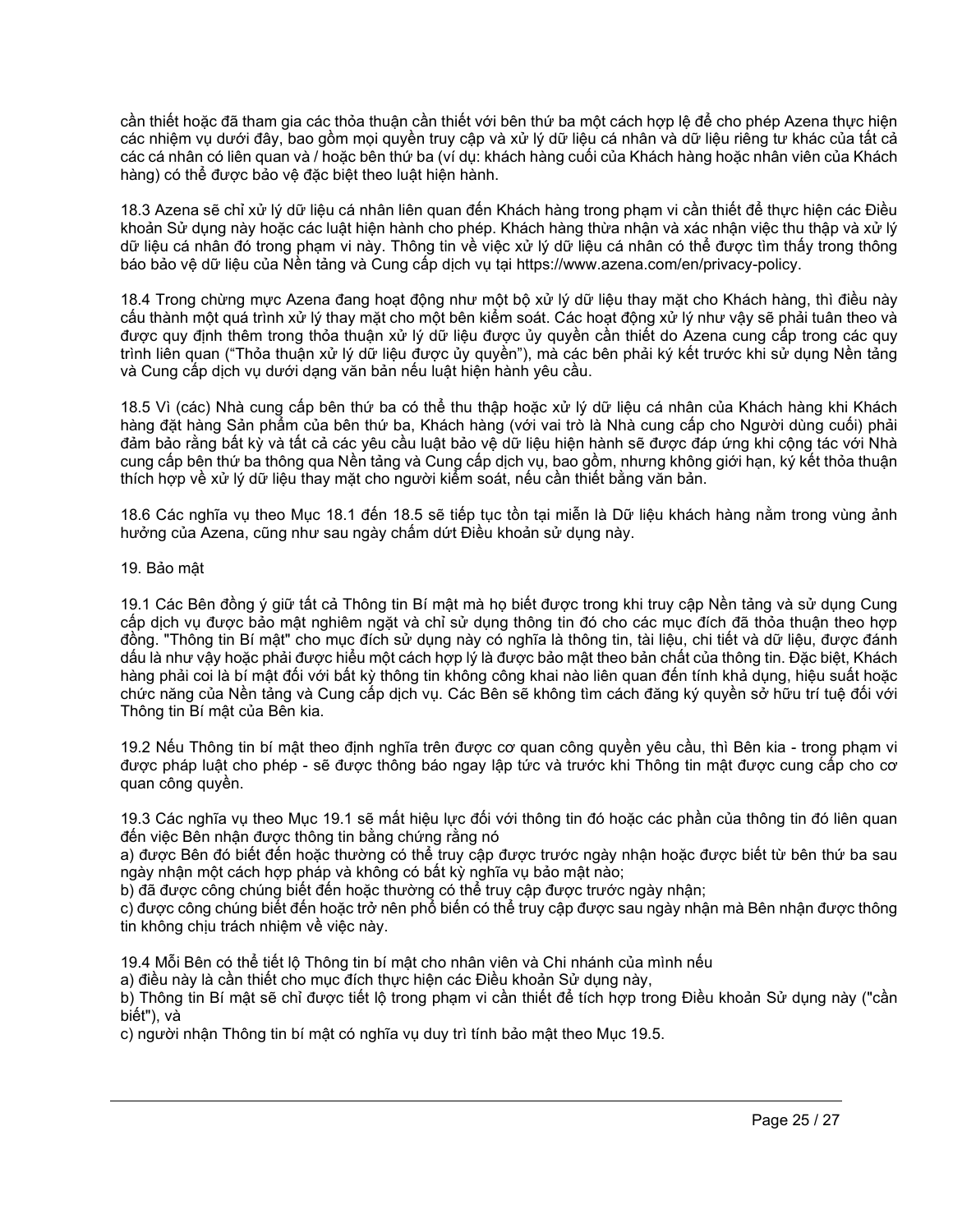19.5 Mỗi Bên có nghĩa vụ cam kết với nhân viên và Chi nhánh theo nghĩa của Mục 19.4 để duy trì tính bảo mật theo các quy định của Mục 19.1 đến 19.3 trong chừng mực họ không có nghĩa vụ phải làm như vậy theo hợp đồng và / hoặc các điều khoản luật định mức độ ít nhất tương đương với mức độ bảo vệ từ Mục 19.1 đến 19.3.

19.6 Các quyền và nghĩa vụ theo Mục 19 sẽ không bị ảnh hưởng bởi việc chấm dứt Tài khoản, và miễn là không có bằng chứng về ngoại lệ theo Mục 19.3.

# 20. Tuân thủ Xuất khẩu

20.1 Việc truy cập vào Nền tảng, việc sử dụng các sản phẩm dịch vụ, đặt hàng sản phẩm và nội dung của khách hàng có thể phải tuân theo luật kiểm soát xuất khẩu và tái xuất trong nước và quốc tế và các quy định trừng phạt. Khách hàng đồng ý tuân thủ tất cả các luật và quy định trừng phạt hiện hành về kiểm soát xuất khẩu và tái xuất khẩu, bao gồm nhưng không giới hạn luật pháp của Cộng hòa Liên bang Đức, Liên minh Châu Âu, Hợp chủng quốc Hoa Kỳ và cơ quan tài phán địa phương tại quốc gia của Khách hàng .

20.2 Khách hàng sẽ không - trực tiếp hoặc gián tiếp - cung cấp quyền truy cập vào Nền tảng và Cung cấp dịch vụ cho bất kỳ điểm đến, thực thể hoặc người nào bị cấm hoặc xử phạt bởi luật và quy định của Cộng hòa Liên bang Đức, Liên minh Châu Âu, Hoa Kỳ Mỹ hoặc bất kỳ cơ quan tài phán nào khác có liên quan.

20.3 Khách hàng đồng ý không sử dụng hoặc xuất hoặc tái xuất bất kỳ Nội dung nào hoặc bất kỳ bản sao hoặc bản điều chỉnh nào của Nội dung đó hoặc bất kỳ sản phẩm hoặc dịch vụ nào được cung cấp trên Nền tảng và Dịch vụ, vi phạm bất kỳ luật hoặc quy định hiện hành nào về xuất khẩu hoặc tái xuất khẩu của Cộng hòa Liên bang Đức, Liên minh Châu Âu, Hợp chủng quốc Hoa Kỳ hoặc bất kỳ cơ quan tài phán nào khác có liên quan.

20.4 Khách hàng đồng ý rằng Nền tảng, Cung cấp dịch vụ và dữ liệu, thông tin và phần mềm kết quả sẽ không được sử dụng trực tiếp hoặc gián tiếp cho việc phổ biến vũ khí hạt nhân, hóa học hoặc sinh học, phát triển công nghệ tên lửa hoặc bất kỳ mục đích quân sự nào khác.

20.5 Khách hàng sẽ bồi thường và giữ Azena vô hại khỏi và chống lại bất kỳ và tất cả trách nhiệm pháp lý, khiếu nại, thủ tục tố tụng, hành động, tiền phạt, tổn thất, chi phí, chi phí và thiệt hại phát sinh từ, liên quan hoặc do Khách hàng vi phạm (bằng hành động hoặc thiếu sót) đối với Nước ngoài Luật Thương mại. Những chi phí và chi phí đó bao gồm nhưng không giới hạn ở (i) chi phí điều tra, (b) tiền phạt do cơ quan có thẩm quyền áp đặt hoặc (c) phí tư vấn pháp lý do vi phạm.

20.6 Điều khoản Tuân thủ Xuất khẩu này sẽ có hiệu lực sau khi chấm dứt hoặc hủy bỏ các thỏa thuận giữa Azena và Khách hàng.

21. Thay đổi

21.1 Bất kỳ lúc nào, Azena sẽ có quyền đổi thương hiệu cho Nền tảng, sửa đổi Nền tảng và các Dịch vụ được cung cấp miễn phí, cung cấp các Dịch vụ mới miễn phí và / hoặc có tính phí và ngừng cung cấp Dịch vụ miễn phí Cung cấp, cũng như để thay đổi các Điều khoản Sử dụng này. Azena sẽ quan tâm đúng mức đến lợi ích hợp pháp của Khách hàng.

21.2 Azena bảo lưu quyền sửa đổi Cung cấp dịch vụ trả phí và các Điều khoản sử dụng này, nếu điều này là cần thiết để đáp ứng các yêu cầu kỹ thuật của việc kết nối mạng, thiết bị hoặc máy tính, thay đổi luật hoặc quy định hoặc liên quan đến các phát triển tiếp theo, tuy nhiên các chức năng cơ bản của Cung cấp dịch vụ trả phí tương ứng và các đặc điểm thiết yếu vẫn được giữ lại.

21.3 Khách hàng sẽ được thông báo về các thay đổi bằng email không muộn hơn ba mươi (30) ngày theo lịch trước ngày dự kiến có hiệu lực của các thay đổi trong trường hợp các sửa đổi liên quan đến việc hạn chế khả năng sử dụng của dữ liệu được tạo cho đến ngày hoặc các bất lợi khác hoặc các khoản phí bổ sung (ví dụ: điều chỉnh chi phí). Nếu Khách hàng không phản đối trong vòng ba mươi (30) ngày kể từ ngày nhận được thông báo hoặc tiếp tục sử dụng Nền tảng và các Sản phẩm dịch vụ của nó sau khi hết thời hạn phản đối, thì các thay đổi